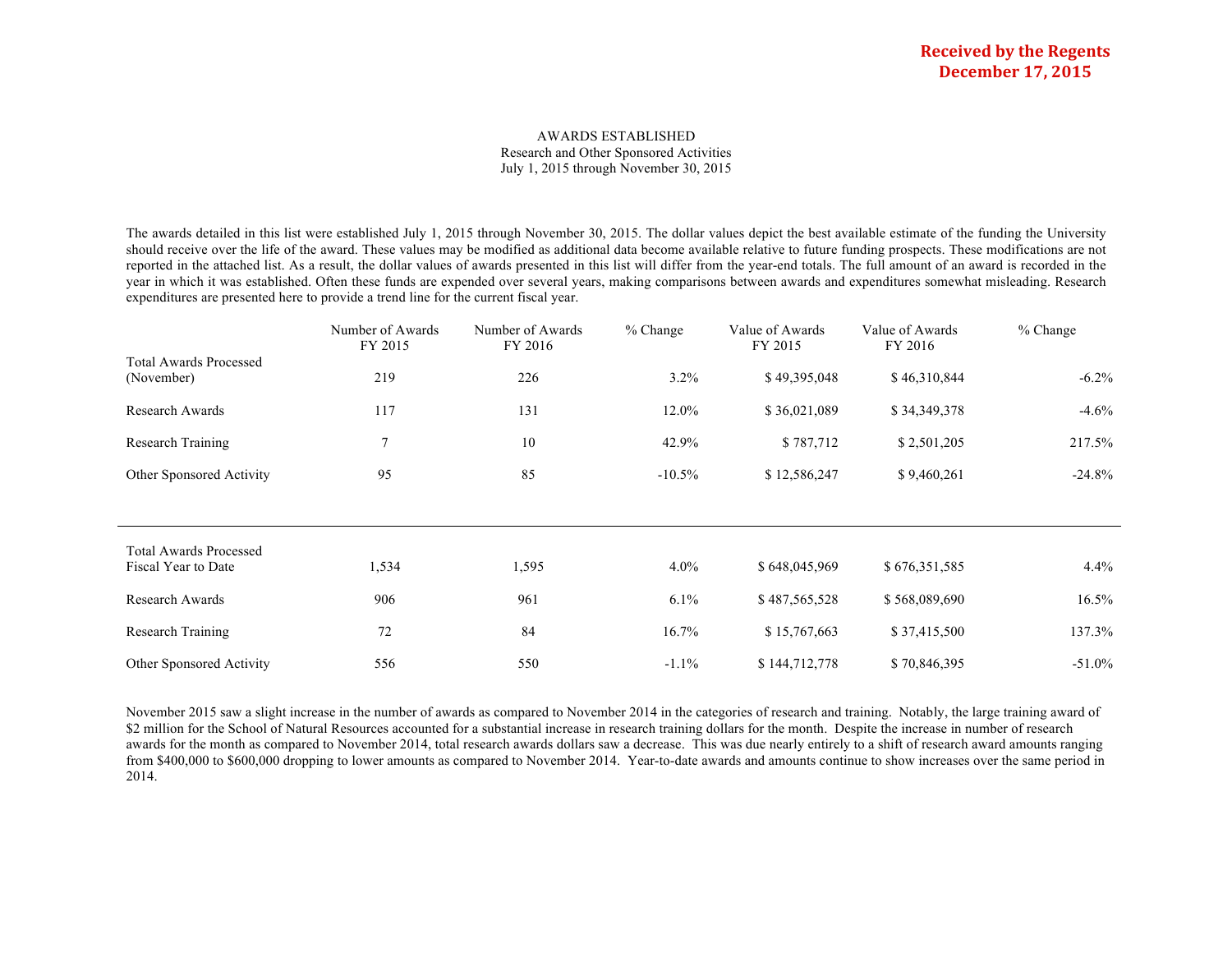

\* November 2015 expenditures not yet closed at this time, December 4, 2015.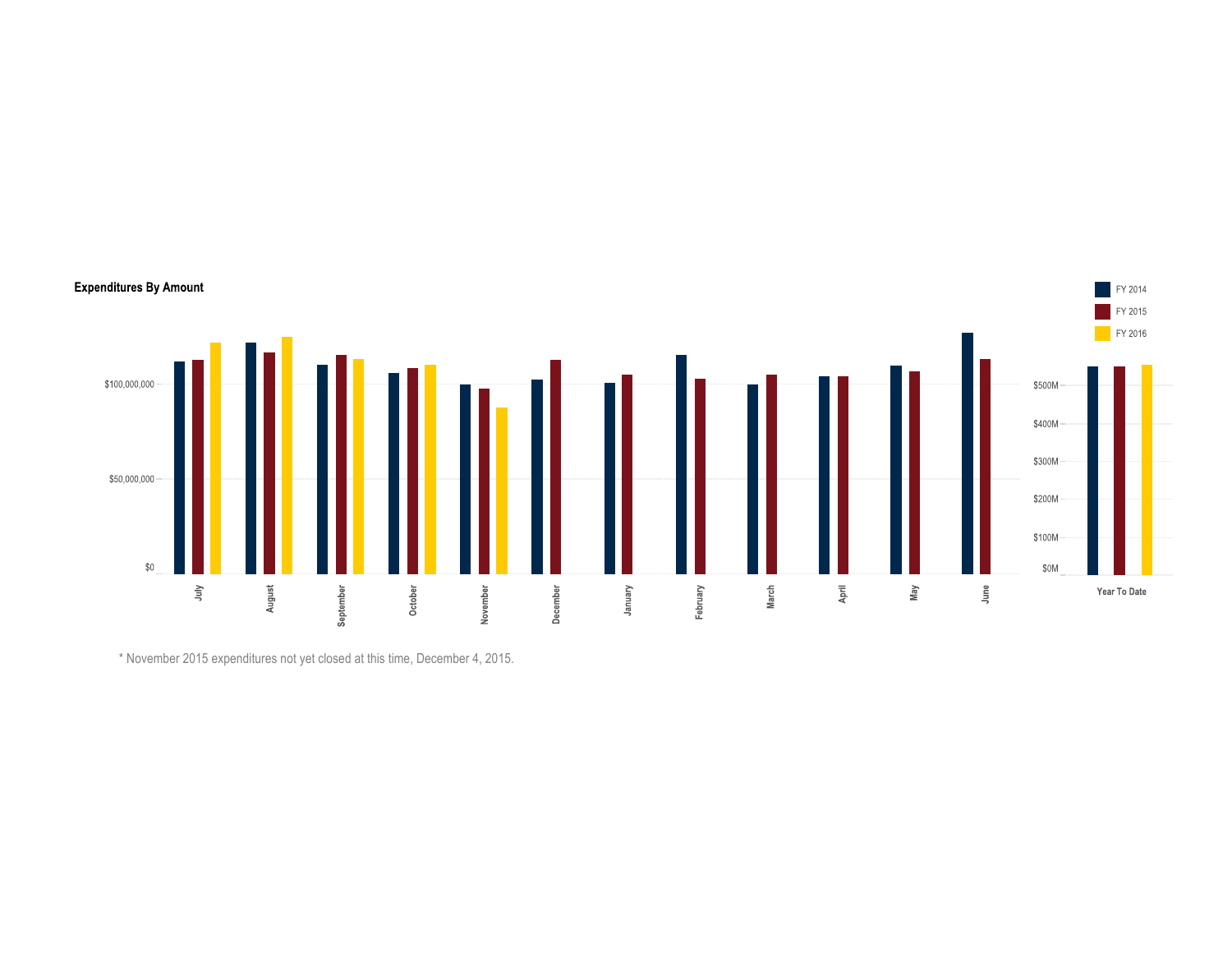# **Awards By Count**



**Awards By Amount** 



**FY 2014** FY 2015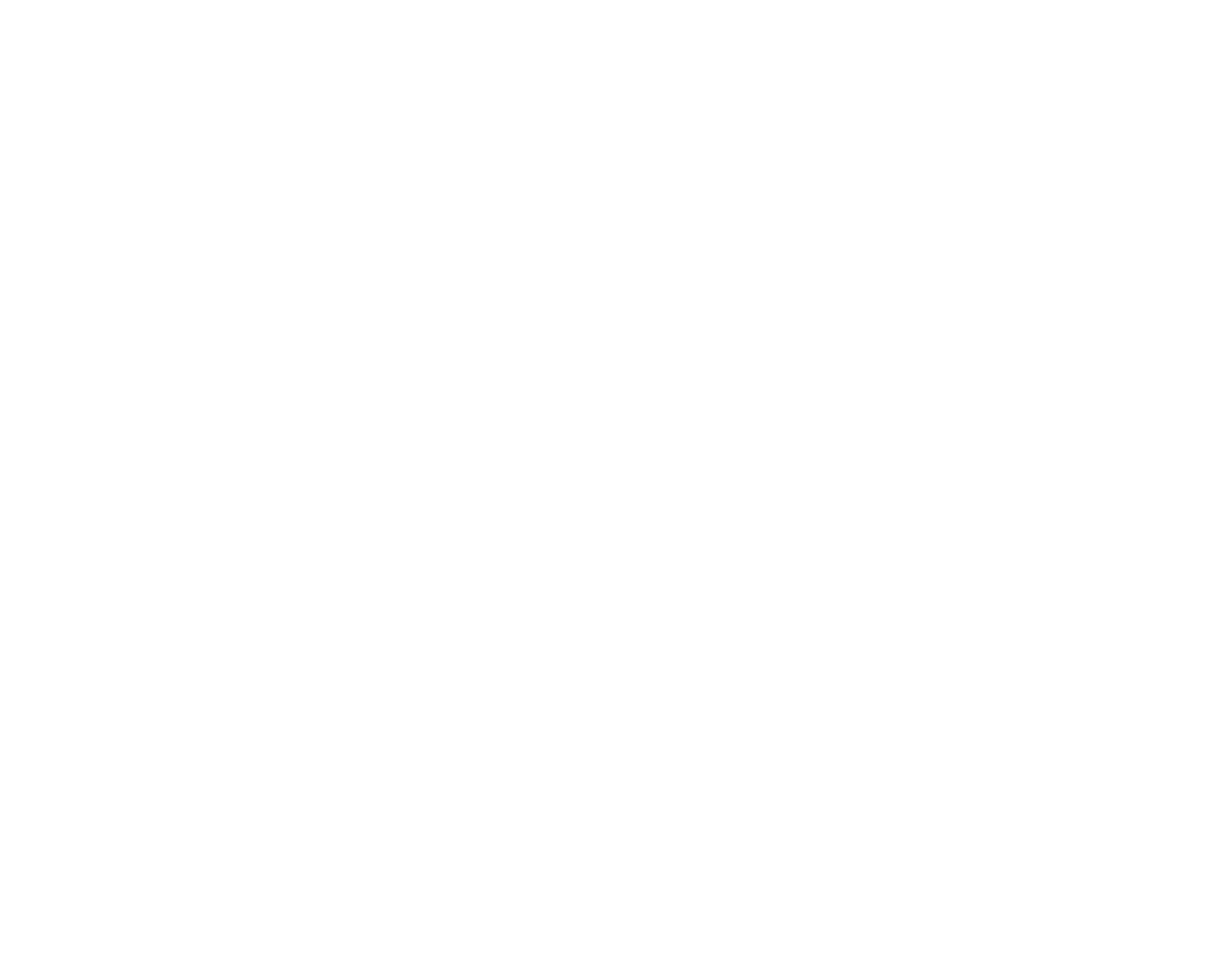# **AWARDS ESTABLISHED FOR RESEARCH AND OTHER SPONSORED ACTIVITIES**

# **November 01, 2015 through November 30, 2015**

The awards listed here by direct sponsor were established during the month designated in the heading above. For each award, the listing includes the award title, the principal investigator(s), the proposal administrative department, participating investigators with specified effort, the estimated amount awarded for the award period, and the estimated award period.

### **3M**

*Patient Treatment Acceptance Based on a 3D Image Analysis of Dentition* 

DENNIS J FASBINDER (DENTCariology,Restor Sci &Endo)

\$52,000 09/01/2015 - 08/31/2016

# **AbbVie**

*Modernization of in vivo-in vitro Oral Bioperformance Prediction and Assessment: Development of an improved in vitro methodology to simulate the simultaneous dissolution and absorption of drugs*

GREGORY E AMIDON (PHARMACY Pharmaceutical Sci)

\$254,949 11/01/2015 - 10/31/2018

# **AFOSR**

*Turbulent JP-8 Flames: Concentration and Temperature Profiles to Assess a Chemistry Mechanism*

JAMES F DRISCOLL (Aerospace Engineering)

\$800,000 11/15/2015 - 11/14/2019

# **ALMMII**

*TMP-3a: Integration of ICME with Legacy and Novel TMP Processing for Assured Properties in Large Titanium Structures*

JOHN EDMOND ALLISON (Materials Science & Engin.)

\$515,600 10/08/2015 - 03/31/2018

# **Alzheimer's Association,Alzheimer's Research UK,Michael J. Fox Foundation,Weston Brain Institute**

*Cross-disease brain image modeling*

YUANFANG GUAN (Comp Med and Bioinformatics)

\$150,000 11/01/2015 - 10/31/2017

# **AMEC**

*Atmospheric Dry Deposition Monitoring*

PAUL E DREVNICK (Sch of Nat Resources & Environ)

\$5,340 01/31/2015 - 01/08/2016

# **American Academy of Hospice and Palliative Medicine**

*Y.C. Ho/Helen and Michael Chiang Foundation Fellowship Grant Program 2015-2016* MARCOS L MONTAGNINI (IntMed-Geri & Palliative Med.) \$40,000 07/01/2016 - 06/30/2017

#### **American Academy of Pediatrics**

*Coordinating Center for Access to Services for Children and Youths with Epilepsy 2015-16* SUCHETA M JOSHI (Pediatrics-Neurology)

\$27,225 09/01/2015 - 08/31/2016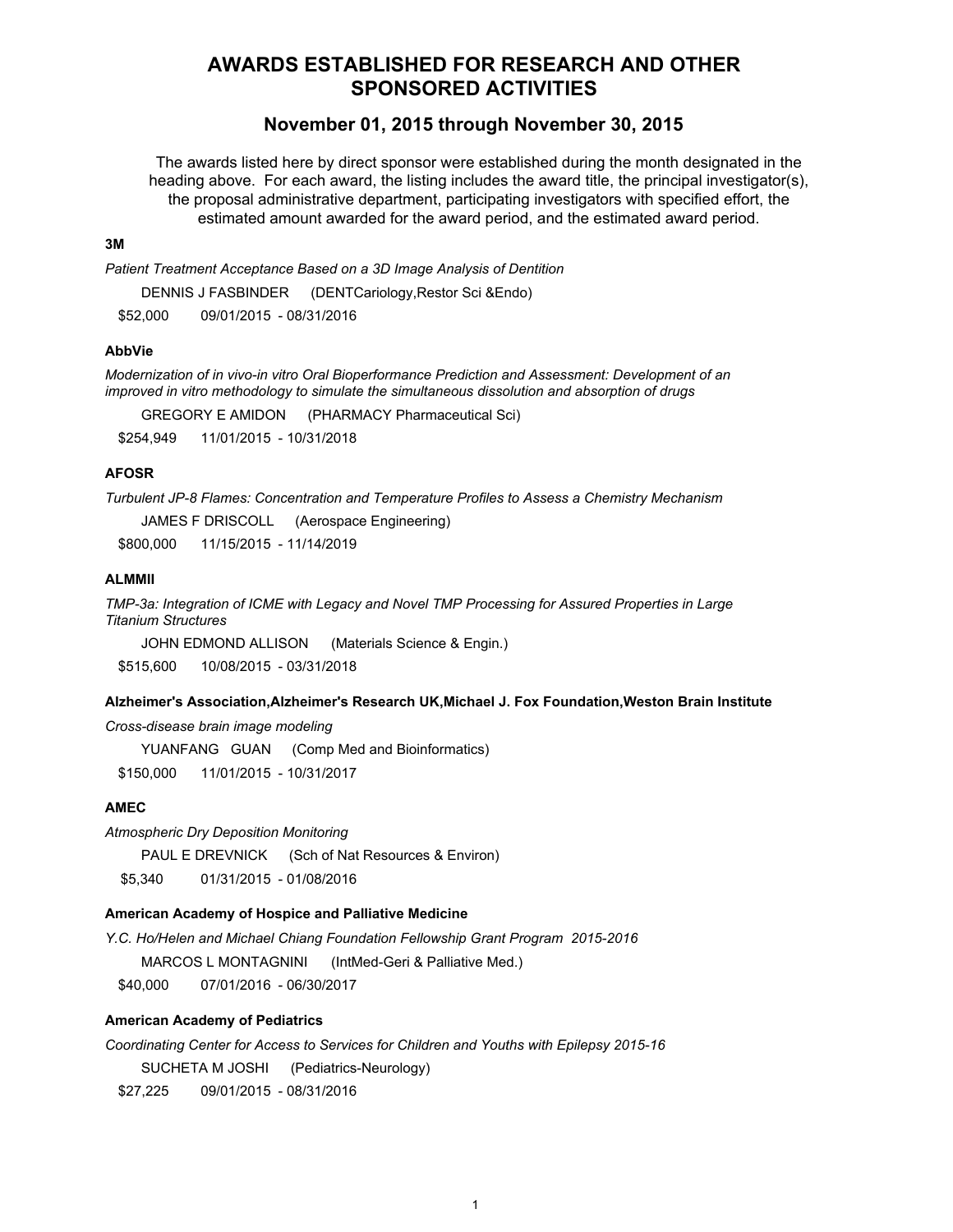# **American Cancer Society**

*A role for Protein Phosphatase 2A in the proliferation-quiescence decision*

LAURA BUTTITTA (LSA Molec./Cell./Develop. Bio) \$680,000 01/01/2016 - 12/31/2019

#### **American Diabetes Association**

*The identification of transcriptomic and lipidomic signatures of neuropathy in a murine model of prediabetes*

EVA L FELDMAN (Neurology Department) \$55,432 01/01/2016 - 12/31/2018

# **American Heart Association**

*Childhood predictors of disinhibited eating during pre-adolescence*

KENDRIN SONNEVILLE (Nutritional Sciences)

with ALISON LESLIE MILLER

\$214,500 07/01/2015 - 06/30/2018

# **Amgen, Inc**

*Sclerostin Antibody Releasing Scaffolds* PETER X MA (DENT Bio & Materials Science) \$6,200 05/25/2014 - 05/24/2016

# **Amway Corporation**

*Plasma metabolomics and lipidomics of exceptionally healthy adults* RAYMOND L YUNG (IntMed-Geri & Palliative Med.) \$308,261 12/01/2015 - 06/30/2017

# **Ann Arbor VA IPA**

*IPA agreement Cheryl Nowak 10/01/2015 - 09/30/2016* CLAIRE SIBYLLE DUVERNOY (Int Med-Cardiology) \$65,940 10/01/2015 - 09/30/2016

*IPA Maureen Walton*

MAUREEN A WALTON (Psych Substance Abuse) \$19,984 10/01/2015 - 09/30/2016

*IPA Modification Sierra Sharpe*

MARCIA ANN VALENSTEIN (Psych Vamc) \$2,376 10/01/2015 - 09/30/2016

# **Arbor Research Collaborative for Health**

*Continuation of the NephCure Kidney Network* DEBBIE GIPSON (Pediatrics-Nephrology) \$18,200 08/11/2015 - 08/10/2018

# **Arizona State University**

*Family Migration Context and Early Life Outcomes*  DIRGHA JIBI GHIMIRE (Pop Studies-Research) \$1,011,959 07/31/2015 - 06/30/2020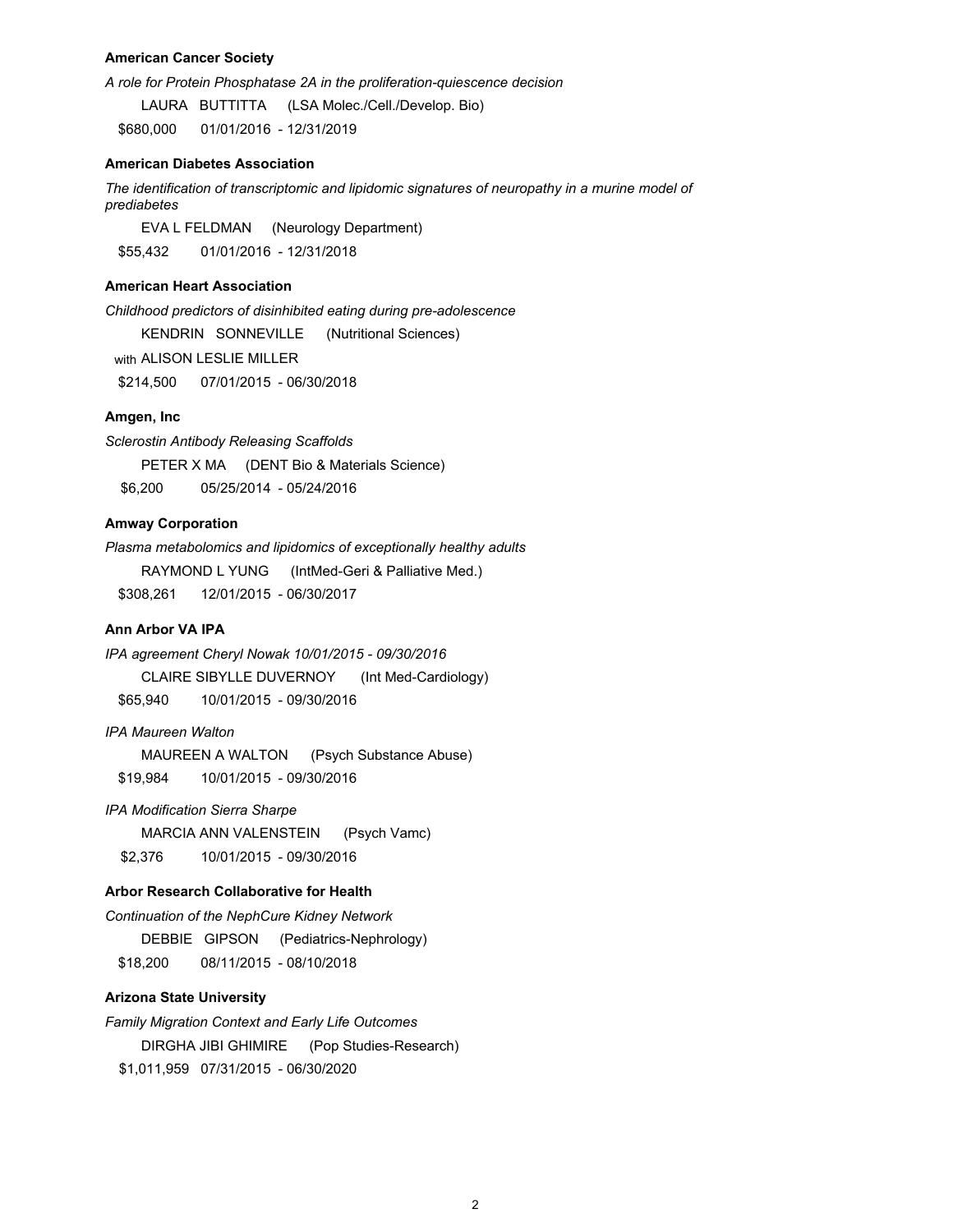#### **Battelle Memorial Institute**

*?FMVSS 201? (Engineering Assessment of Current and Future Vehicle Technologies with respect to FMVSS 201 - Occupant Protection in Interior Impact)*

KATHLEEN DESANTIS KLINICH (UMTRI-Biosciences)

\$60,000 10/13/2015 - 07/23/2016

### **Bayer HealthCare Pharmaceuticals Inc.,**

*Hussain - Bayer Steering Committee*

MAHA HUSSAIN (Int Med-Hematology/Oncology)

\$50,000 09/25/2015 - 07/30/2022

#### **Biotronik, Inc.**

*Biotronik Cardiology Fellow travel funds*

PETER HAGAN (Int Med-Cardiology)

\$3,830 11/01/2015 - 11/30/2015

### **Blue Cross Blue Shield of Michigan Foundation**

*Longitudinal Analysis of Emotional and Psychosocial Functioning in Patients Undergoing Blood and Marrow Transplant*

KRISTEN LOEHER VOTRUBA (Psychiatry-Neuropsychology)

with DANIEL COURIEL

\$95,792 10/29/2015 - 10/28/2017

### **BorgWarner, Inc.**

*Automotive Analysis Affiliates Program\_Borg Warner*

BRUCE M BELZOWSKI (Automotive Futures)

\$7,500 11/01/2015 - 11/01/2016

### **Boston Scientific**

*S-ICD Training*

FRANK PELOSI JR (Int Med-Cardiology) \$969 03/28/2015 - 03/29/2015

# **Bureau Veritas**

*Development of Engineering Critical Assessment Procedure (ECA) for Mooring Components and Chains*

PINGSHA DONG (Naval Arch & Marine Dept)

with SHAOPIN SONG

\$249,000 11/13/2015 - 11/12/2017

# **Carnegie Institution of Washingon**

*Fast Imaging Plasma Spectrometer (FIPS) in Support of the Energetic Particle and Plasma Spectrometer (EPS) Investigation for the MESSENGER Mission to Mercury: Phase E Slavin Extended Mission FY16*

JAMES ARTHUR SLAVIN (COE Climate & Space)

\$54,472 10/01/2015 - 05/31/2016

#### **Case Western Reserve**

*Mechanisms of APOL1-mediated kidney disease* MATTHIAS KRETZLER (Int Med-Nephrology) with CELINE CHANTAL BERTHIER

\$47,985 09/21/2015 - 06/30/2016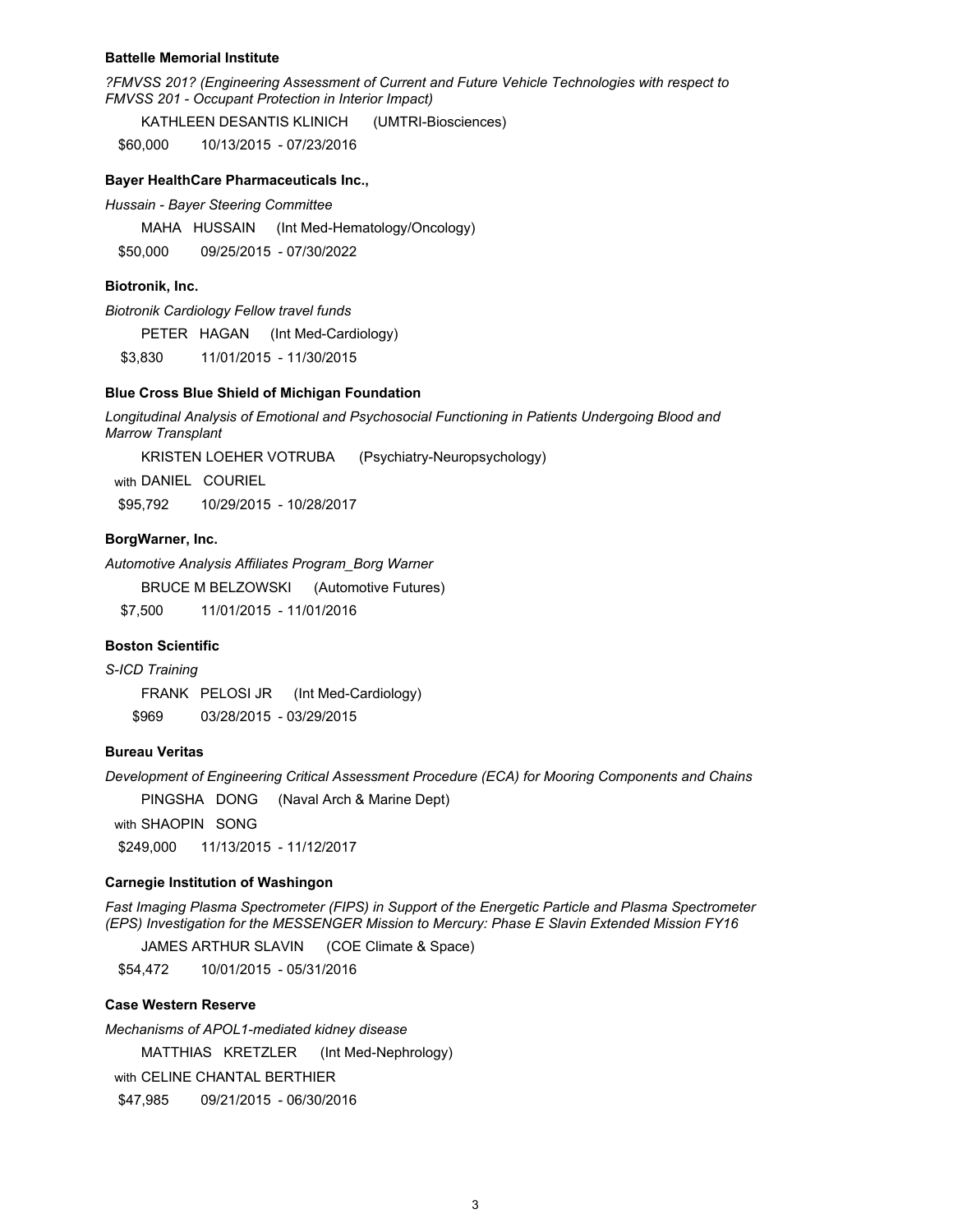### **Case Western Reserve University**

*Residual Beta Cell Function in Patients with Long Term Type 1 Diabetes* WILLIAM H HERMAN (Metabolism, Endo & Diabetes) \$19,399 09/01/2015 - 08/31/2016

#### **Cayman Chemical Company**

*Novel series of small molecular EP4 receptor agonists for promotion of bone growth (MCRN Match)* 

KENNETH MICHAEL KOZLOFF (Orthopaedic Surgery)

\$40,000 11/01/2015 - 10/31/2016

# **Center for Economic Policy Research**

*PEDL Exploratory Grants Scale-Up Proposal*

ACHYUTA RASENDRA ADHVARYU (ROSS SCH Research Support)

\$61,808 10/01/2015 - 09/30/2016

# **ChemXLerate**

*Quality Testing of Organic Solvents - Equipment Supplement* ANTEK G WONG-FOY (LSA Chemistry) \$40,000 08/01/2014 - 07/31/2016

# **Cherry Marketing Institute**

*Postprandial Effects of Tart Cherry on Serum Metabolomics, Inflammation, and Oxidative Stress*

MITCHELL SEYMOUR (Cardiac Surgery)

with STEVEN F BOLLING

\$49,367 10/01/2015 - 09/30/2016

*The Inhibitory Potential of Montmorency Tart Cherry Fruits on Glycemia-Regulating Enzymes Linked to Hypertension*

STEVEN F BOLLING (Cardiac Surgery) \$47,600 10/01/2015 - 09/30/2016

### **China FAW**

*Development of Smart Micro-Structure Lightweight Technology*

ZHENG-DONG MA (Mechanical Engineering)

\$291,000 10/14/2015 - 12/30/2017

*Isogeometrical and Nonlinear-Substructural Analysis Technologies for Chassis Components*

ZHENG-DONG MA (Mechanical Engineering)

\$264,000 11/03/2015 - 12/31/2017

*Study on Hybrid Analysis Technology for Middle and Low Frequency Tyre Characteristics* GREGORY M HULBERT (Mechanical Engineering)

\$114,000 11/03/2015 - 12/31/2017

# **China FAW Group**

*The research of advanced safety technology base on vehicle interconnection*

SHAN BAO (UMTRI-Human Factors)

with DAVID J LEBLANC HENRY LIU JAMES R SAYER \$250,000 10/15/2015 - 11/30/2016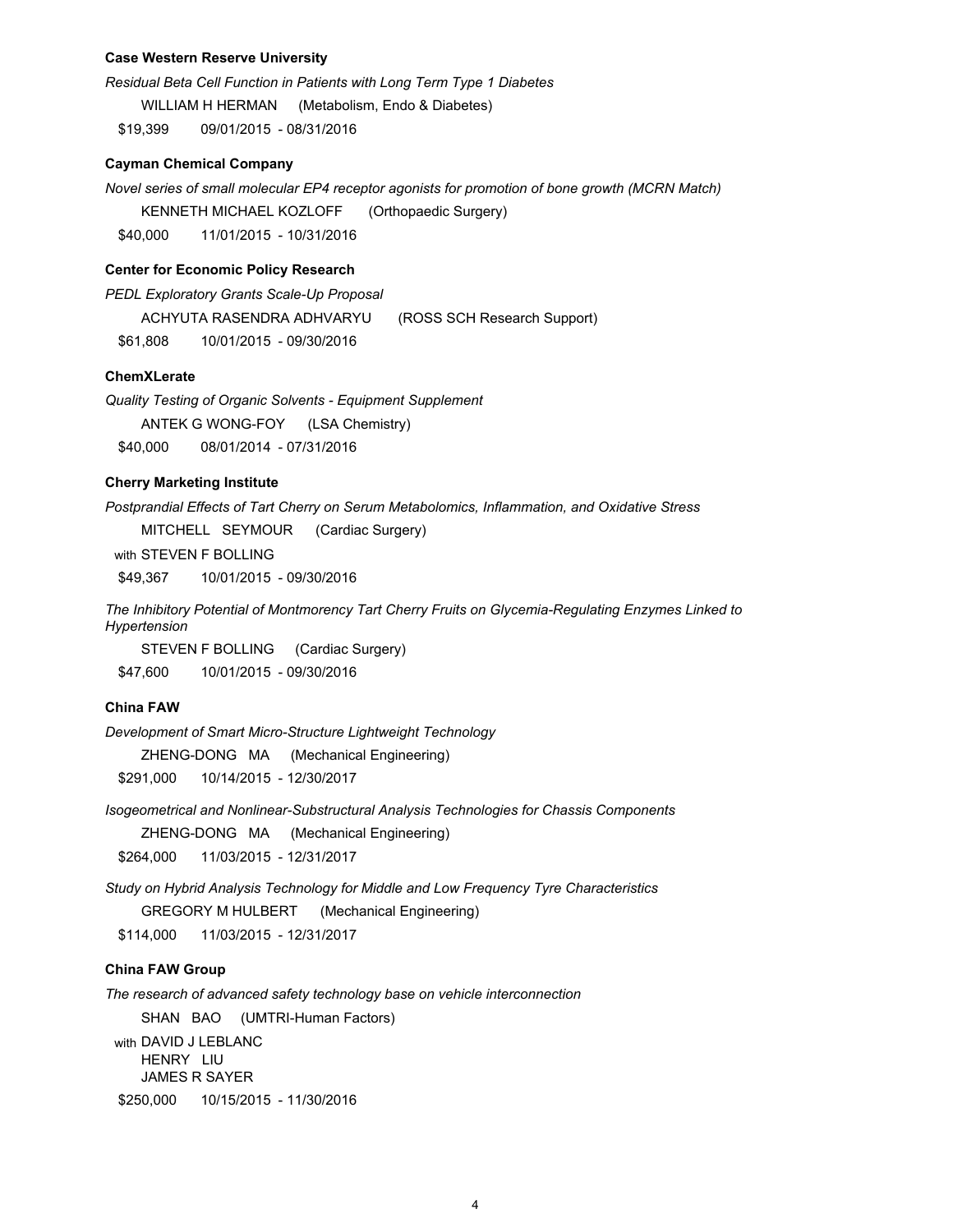#### **Community Mental Health Partnership of Southeast Michigan**

*Washtenaw County Substance Abuse Prevention Program FY16* ALFREDA RENAE ROOKS (UMH RAHS Ypsi Middle School) \$43,680 10/01/2015 - 09/30/2016

# **County of Washtenaw**

*Senior Nutrition Program Washtenaw County - TSWP 15-16* DARLENE KNAPP RACZ (UMH Turner Sr Wellness Program) \$7,500 10/01/2015 - 09/30/2016

# **CRDF Global**

*Afghanistan Biosciences Fellowship Program - Supplemental Funding* MATTHEW L BOULTON (Epidemiology Department) \$7,200 08/23/2015 - 12/11/2015

# **Creare**

*?Plasma actuator testing for shock train control?* MIRKO GAMBA (Aerospace Engineering) \$13,000 11/15/2015 - 03/04/2016

# **Cystic Fibrosis Foundation**

*Cystic Fibrosis Center Grant 2015-2016*

RICHARD H SIMON (Int Med-Pulm./Critical Care)

\$20,410 07/01/2015 - 06/30/2016

# **David and Lucile Packard Foundation**

*The David and Lucile Packard Foundation Fellowship*

BHARGAV BHATT (LSA Mathematics)

\$875,000 11/05/2015 - 10/31/2020

# **Delta Dental Foundation**

*The role of Ellis-van creveld 2 (EVC2) in mice during cranial bone development*

YUJI MISHINA (DENT Bio & Materials Science)

\$2,594 07/01/2015 - 06/02/2016

*Comparison of two subsets of neural crest cells that may contribute to different patterns of craniosynostosis.*

YUJI MISHINA (DENT Bio & Materials Science) \$2,700 07/01/2015 - 05/31/2016

#### **Denso International America**

*Automotive Analysis Affiliates Program\_Denso*

BRUCE M BELZOWSKI (Automotive Futures)

\$7,500 12/01/2015 - 11/30/2016

# **Department of the Interior**

*An Algorithm for Cellular Reprogramming*

INDIKA RAJAPAKSE (Comp Med and Bioinformatics)

\$552,591 11/16/2015 - 05/15/2016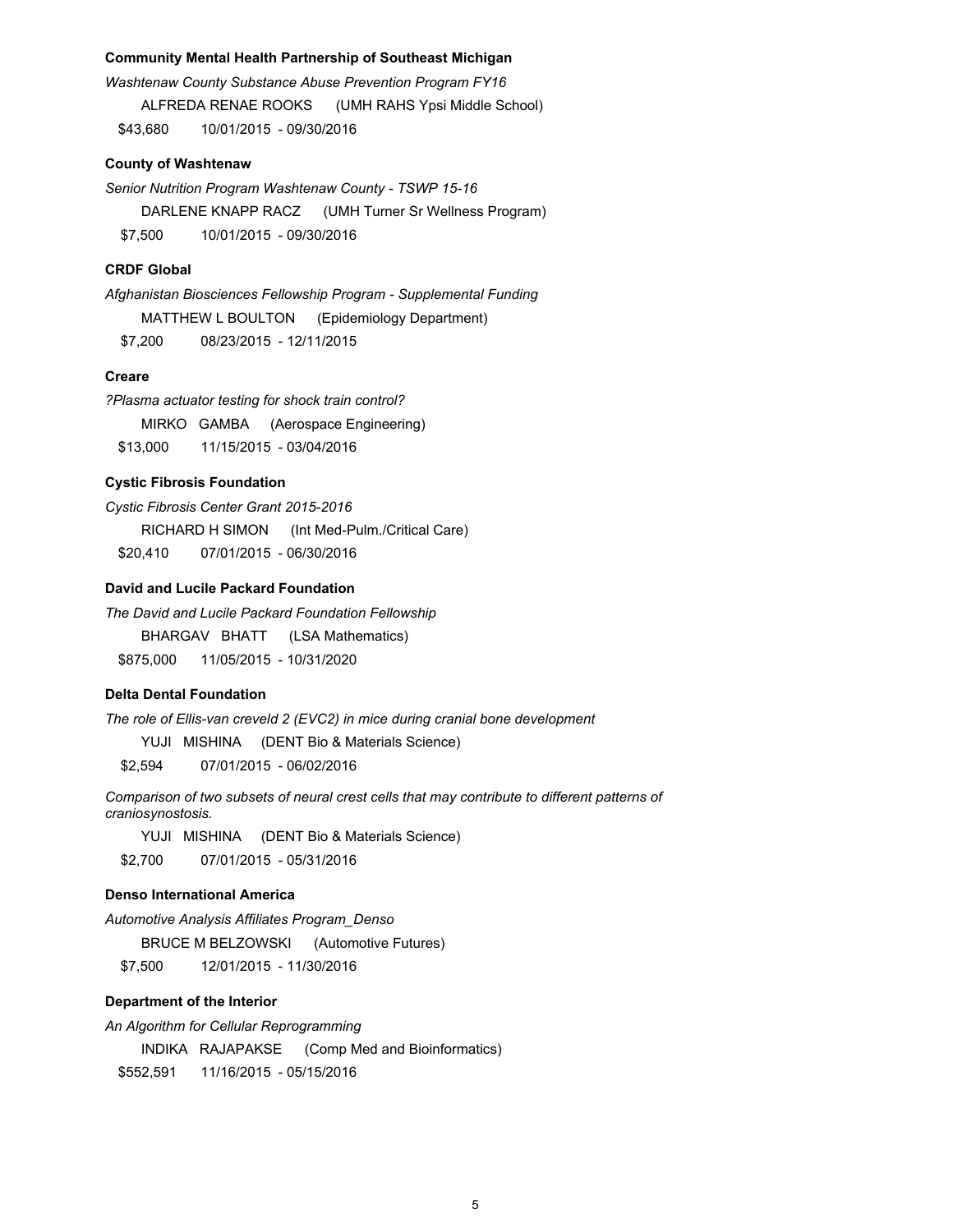### **Department of Veterans Affairs**

*Achieves IPA for Jim Lepkowski*

JAMES M LEPKOWSKI (SRC-Survey Methodology Prog)

\$1,550 11/15/2015 - 09/30/2017

#### *Achieves IPA for Brady West*

BRADY THOMAS WEST (SRC-Survey Methodology Prog) \$8,200 11/15/2015 - 09/30/2017

*VA IPA - Satinder Singh Baveja FY2016 - AI CBT Project* SATINDER SINGH BAVEJA (EECS - CSE - AI/IS) \$7,488 10/01/2015 - 09/30/2016

# **Doris Duke Charitable Foundation**

*University of Michigan Doris Duke Conservation Scholars Program Proposal*

DORCETA E TAYLOR (Sch of Nat Resources & Environ)

with MICHAELA T ZINT

\$2,000,000 10/01/2015 - 09/30/2019

# **DSO National Laboratories**

*Tunable Tensor Metasurfaces*

ANTHONY GRBIC (COE EECS - ECE - Rad)

\$200,000 11/30/2015 - 11/30/2017

# **Duke**

*PBPK-R01: Pharmacokinetics of Clindamycin and Trimethoprim-Sulfamethoxazole in Infants and Children*

VARSHA MEHTA (PHARMACY Clin, Soc & Admin Sci)

with KFVIN KUO \$42,000 11/04/2015 - 08/31/2017

### **Duke University**

*Assessment of Migraine (and Other Headache Types) in Otolaryngology*

STEVEN A TELIAN (Oto - Otology-Neurotology)

\$5,240 11/20/2015 - 11/30/2016

# **Earlham College**

*Javanese Sung Poetry in Translation*

NANCY K FLORIDA (LSA Asian Languages & Cultures)

\$78,475 01/01/2016 - 06/30/2016

# **East China University of Science and Technology (People's Republic of China)**

*Inhibition mechanism of NLRP3 inflammasome by Edwardsiella tarda T6SS effector EvpP*

GABRIEL NUNEZ (Pathology Department)

\$300,000 09/15/2015 - 09/14/2018

# **Eastern Michigan University**

*Wayne County U.S. History & Geography Project: Building Competence in U.S. History Through the Use of Geographic Information Systems*

GAIL ROSE LUERA (Dbn CEHHS Education-OPERATIONS)

\$19,875 07/01/2015 - 09/30/2016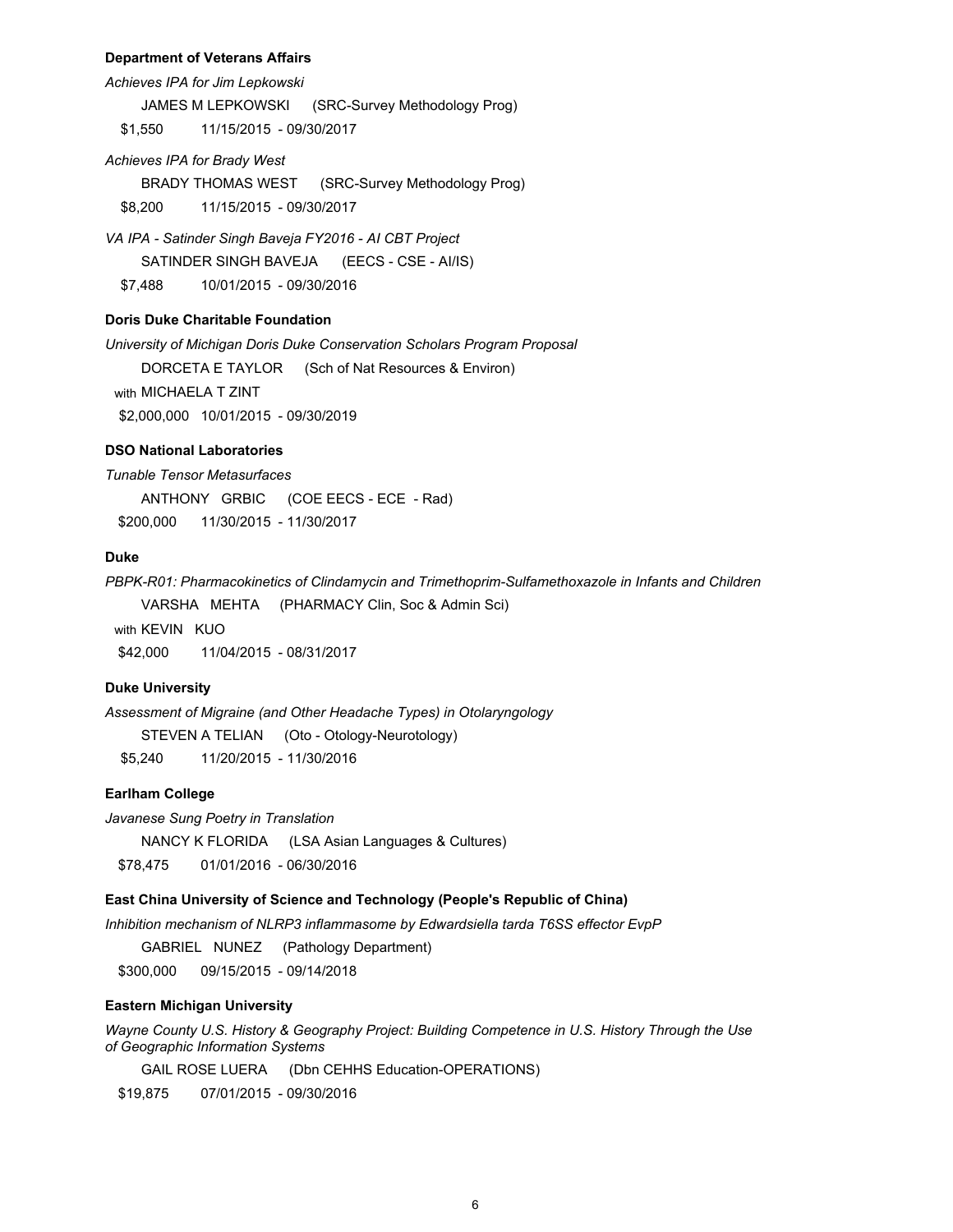#### **ECOG-ACRIN Medical Research Foundation, Inc.**

*ECOG-ACRIN NCORP Research Base*

RUTH C CARLOS (Department of Radiology)

\$10,001 08/01/2015 - 07/31/2016

# **Electricite De France (EDF)**

*Effect of Irradiation on the Corrosion of Austenitic Stainless Steel* GARY S WAS (Nuclear Eng & Radiological Sci) \$300,000 07/01/2015 - 06/30/2018

# **Elsevier Science B. V.**

*Archives of Oral Biology (Editorship) CY15-17* GRAHAM REX HOLLAND (DENTCariology,Restor Sci &Endo) \$121,757 01/01/2015 - 12/31/2017

# **Emory University**

*Structural Studies of Ribosome Regulation* GEORGIOS SKINIOTIS (Life Sciences Institute-Admin)

\$364,020 09/01/2015 - 05/31/2019

# **Focused Ultrasound Foundation**

*Transcranial histotripsy for Treatment of Brain Tumor*

CHARLES A CAIN (Biomedical Engineering)

with ADITYA S PANDEY SANDRA I CAMELO-PIRAGUA TIMOTHY LEWIS HALL ZHEN XU \$112,901 10/09/2015 - 02/09/2016

# **Franklin W. Olin College of Engineering**

*Olin: Self- Efficacy and Project Based Learning Increase*

CYNTHIA J FINELLI (CoE CRLT-Engin)

\$23,152 10/01/2014 - 09/30/2015

# **Freescale Seminconductor, Inc.**

*Freescale Affiliate Membership with MTC*

PETER FRANK SWEATMAN (MI Mobility Transformation Ctr)

\$25,000 01/01/2015 - 12/31/2017

#### **Gates Foundation**

*Ultrasound Strain and Time-of-Flight for Diagnosing Pneumonia and Assessing Nutritional Status in Children*

JONATHAN M RUBIN (Department of Radiology) \$100,000 11/01/2015 - 04/30/2017

# **General Electric Co**

*Benchmarks for Cortical Processing Modules*

WEI LU (COE EECS - ECE - SSEL)

\$40,018 08/18/2015 - 05/31/2016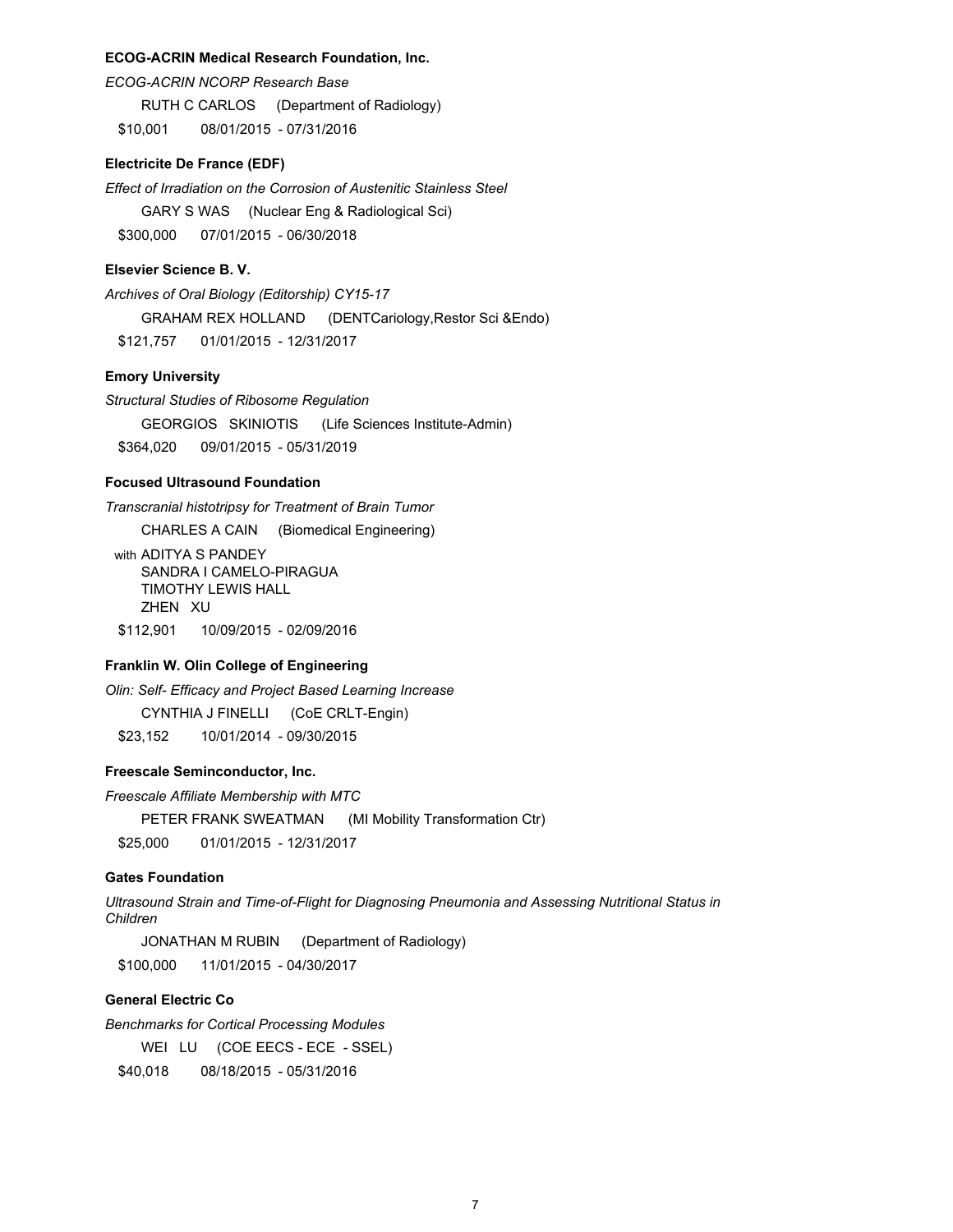### **George Lucas Educational Foundation (GLEF)**

*Interdisciplinary PBL Grade 1 Planning Grant*

NELL KRISTINE DUKE (SOE-Educational Studies)

\$159,287 11/01/2015 - 05/31/2016

## **Georgia Health Sciences University**

*AMDCC Summer Students: Training Program in Endocrinology and Metabolsim*

RICHARD AUCHUS (Metabolism, Endo & Diabetes)

\$24,488 06/01/2015 - 10/31/2015

## **Gilead**

*Audio visual representation of PreExposure Prophylaxis (PrEP Rep): Adapting PrEP REP video to inform and educate cis and transgender women about PrEP*

K RIVET AMICO (Hlth Behavior & Hlth Ed Dept)

\$129,467 09/15/2015 - 08/31/2016

# **Given Imaging, Ltd**

*MA-501 Clinical Management with SmartPill Motility Monitoring System and Validation of the SmartPill Five Hour Cutoff in Patients with Symptoms of Gastroparesis*

WILLIAM LEE HASLER (Int Med-Gastroenterology)

\$14,250 05/06/2014 - 02/28/2017

### **Harvard**

*Mechanisms Specific to the Beneficial Effects of Dietary Restriction*

ANA RODRIGUES GRANT (CCMB-Initiatives)

\$21,148 06/01/2015 - 05/31/2016

#### **Health and Human Services, Department of - National Institutes of Health**

*Development of a Biomedical Treatment Approach for Craniosynostosis*

NAN E HATCH (DENT Orthodontics)

\$426,250 12/01/2015 - 11/30/2017

*Investigation and Modulation of the Central Mu-Opioid Mechanism in Migraine (in vivo)*

ALEXANDRE F M DASILVA (DENT Prosthodontics)

with EMILY LIGHT BELLILE JON K ZUBIETA ROBERT A KOEPPE

\$1,819,035 09/30/2015 - 08/31/2020

#### **Hoosier Cancer Research Network, Inc., as administrative headquarters for the Big Ten Cancer Researc**

*Phase Ib and Phase II Studies of anti-PD-1 Antibody Pembrolizumab (MK-3475) in Combination with Bevacizumab for the Treatment of Metastatic Renal Cell Carcinoma: Big Ten Cancer Research Consortium BTCRC-GU14-003*

AJJAI SHIVARAM ALVA (Int Med-Hematology/Oncology)

\$60,578 11/13/2015 - 10/31/2018

### **Inc Research**

*Double-Blind, Randomized, Multicenter Study of Higher Versus Standard Adalimumab Dosing Regimens for Induction and Maintenance Therapy in Subjects with Moderately to Severely Active Ulcerative Colitis* 

PETER DOYLE HIGGINS (Int Med-Gastroenterology)

\$85,247 09/01/2014 - 08/31/2017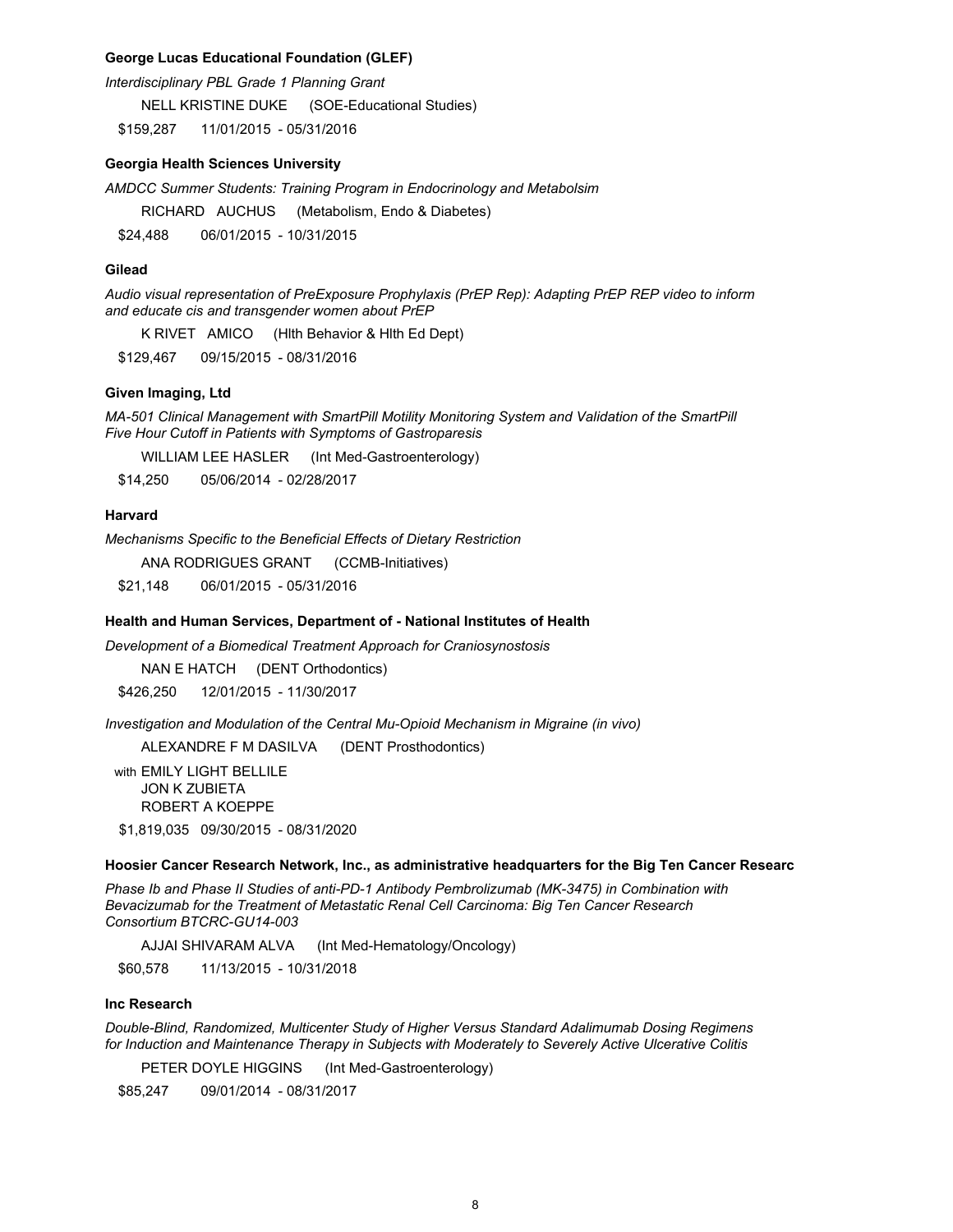### **Innovations for Poverty Action (IPA)**

*Finance and Networks: Experiments in China*

JING CAI (LSA Economics)

\$123,801 12/01/2014 - 11/30/2017

# **Innovative Wellness Solutions**

*Innovative Wellness Solutions HRA 11-01-2015 - 10-31-2018*  LOUIS TZE-CHING YEN (Health Management Research Ctr) \$30,000 11/01/2015 - 10/31/2018

### **Institute for Student Achievement**

*ISA Instructional Coaching Meetings*

ELIZABETH B MOJE (SOE - CEDER)

\$2,000 09/01/2015 - 06/30/2016

# **Johns Hopkins University**

*Aurora US: Retrospective Tissue Collection*

CATHERINE H VAN POZNAK (Int Med-Hematology/Oncology)

\$10,000 09/08/2015 - 09/07/2016

*Mixed Methods Research Training Program*

MICHAEL D FETTERS (Family Medicine)

\$39,333 10/01/2015 - 08/31/2016

*Breast Cancer Research Consortium - IRB Supplement*

CATHERINE H VAN POZNAK (Int Med-Hematology/Oncology)

\$1,200 07/01/2014 - 06/30/2016

### **Kaiser Permanente**

*Treatment of Lower Urinary Tract Symptoms and Risk of Prostate Cancer Mortality: Kaiser Permanente Multi-Region Study* 

LAUREN PATRICIA WALLNER (Int Med-General Medicine)

\$11,494 09/01/2015 - 12/31/2015

# **Karmanos**

*Phase II study of MK-3475 as Maintenance Therapy in Extensive Stage Small Cell Lung Cancer (SCLC) Patients*

GREGORY KALEMKERIAN (Int Med-Hematology/Oncology) \$60,000 10/29/2015 - 02/28/2017

# **Kauffman Foundation**

*Androgynous Names: Good for Women-Owned Businesses?*

AMY T NGUYEN-CHYUNG (ROSS SCH Research Support)

\$4,000 10/26/2015 - 11/30/2016

# **Kettering University**

*Understanding and Measuring Knowledge Construction in Engineers Returning to School for a Master's Degree*

SHANNA DALY (CoE CRLT-Engin)

\$69,972 09/01/2015 - 08/31/2018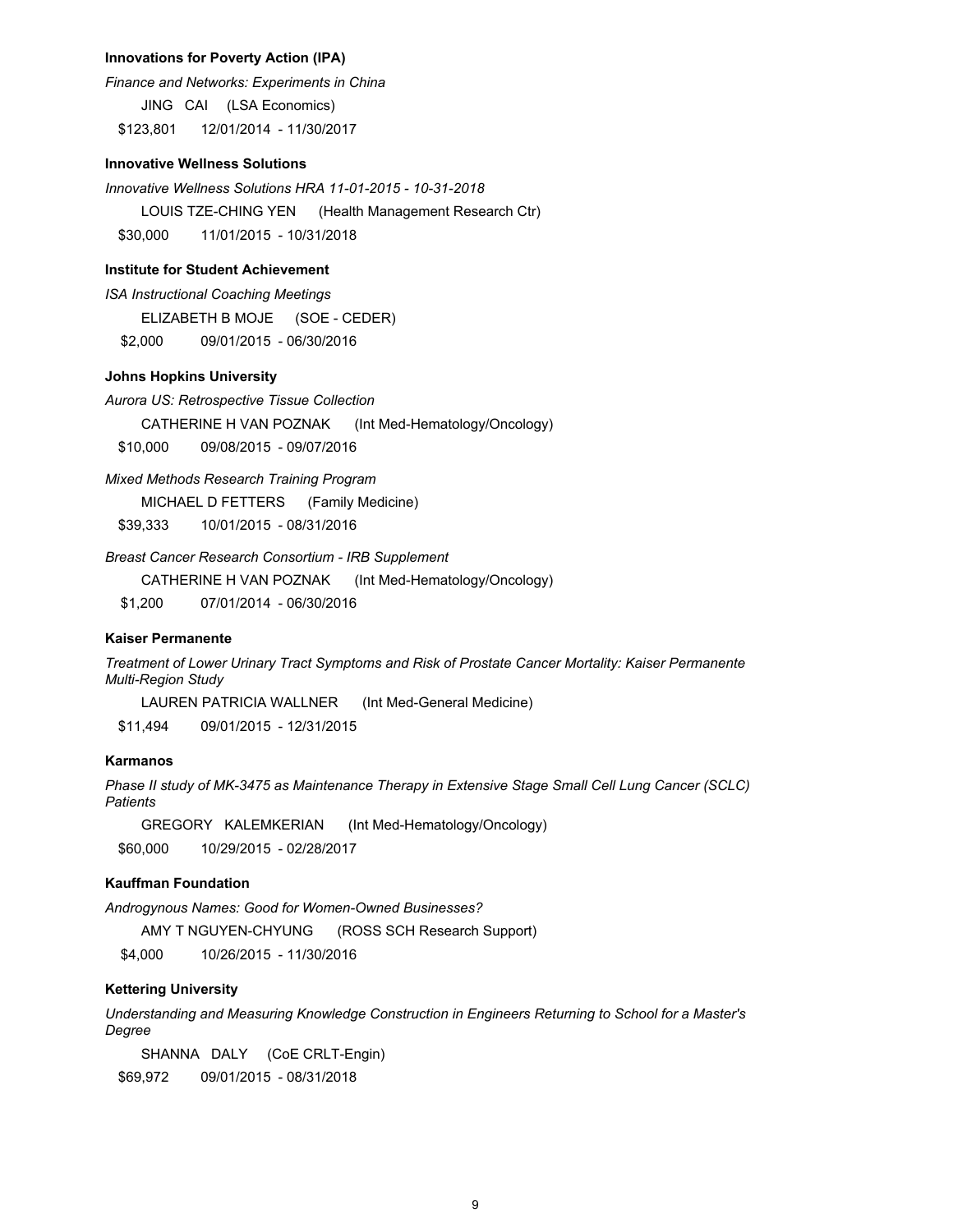## **Komen**

*Novel Devices to Capture Circulating Tumor Cells*

DANIEL F HAYES (Int Med-Hematology/Oncology)

with DAFYDD G THOMAS SUNITHA NAGRATH \$211,067 09/24/2015 - 09/23/2016

# **Kresge Foundation**

*School and Air Toxics Risk: Building Michigan School Siting Policy*

PAUL MOHAI (Sch of Nat Resources & Environ)

\$196,557 07/01/2011 - 08/31/2016

# **Lawrence Berkeley National Laboratory**

*Increasing Grid Resilience Through Data-Driven Modeling for Storm Outage Prediction and Long-Term Planning*

SETH DAVID GUIKEMA (Industrial & Operations Engin)

\$64,752 11/12/2015 - 12/30/2016

# **Lippo Group Co. Ltd.**

*NSF I/UCRC on Intelligent Maintenance Systems Membership - Lippo Group Co., LTD. - 2014/2015*

JUN NI (CoE Ind/Univ Coop Research Ctr)

\$40,000 09/01/2014 - 08/31/2015

# **Long Island University**

*Understanding Interventions Index - continuation funds*

ANGELA EBREO (Ctr for Inst Diversity)

\$46,398 08/01/2015 - 07/31/2016

#### **Lycera Corporation**

*A study to define the sensitivity and responsiveness of circulating T cells in subjects with inflammatory bowel disease (IBD), specifically Crohn?s disease (CD) and ulcerative colitis (UC), to an antiinflammatory F1FO ATPase inhibitor.* 

PETER DOYLE HIGGINS (Int Med-Gastroenterology)

\$50,160 02/01/2013 - 06/30/2016

# **Massachusetts Eye & Ear Infirm**

*Risk of malignancy in ocular inflammation patients treated with anti-TNF-alpha therapies*

JOSHUA D STEIN (Ophthalmology & Visual Science)

\$20,000 08/01/2015 - 07/31/2016

# **Mathematical Sciences Research Institute**

*Maize and Blue Math Circle (Year 2)* YUNUS ERGIN ZEYTUNCU (Dbn CASL-Math & Statistics) \$1,500 09/01/2015 - 05/31/2016

#### **Mayo Clinic**

*LIPS-A: Lung Injury Prevention Study with Aspirin* 

PAULINE K PARK (GSA - Acute Care Surgery (ACS))

\$1,870 09/01/2013 - 02/29/2016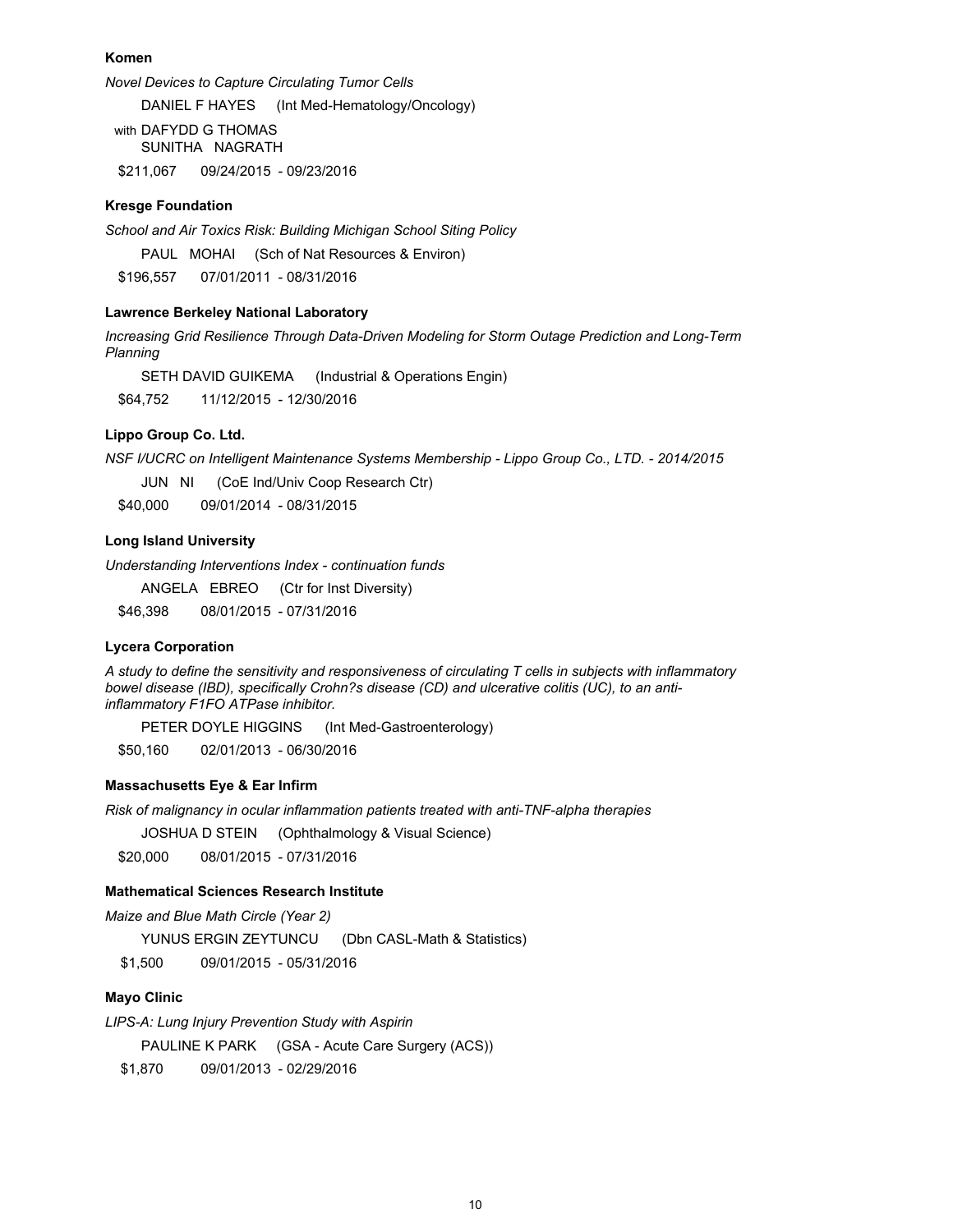# **Medtronic**

*A Clinical Evaluation of the Medtronic Resolute Onyx Zotarolimus-Eluting 2.0 mm Stent System.*

STANLEY J CHETCUTI (Int Med-Cardiology)

\$52,432 11/10/2015 - 10/31/2019

## **Merck**

*Merck Lectureship Series 2015* CORINNA SCHINDLER (LSA Chemistry) \$7,000 10/05/2015 - 11/30/2015

### **Metabolic Solutions Development**

*Effects of KXN-5514 on brown adipogenesis* ORMOND A MACDOUGALD (Molec & Integrative Physiology) \$18,600 10/02/2015 - 05/24/2016

#### **Michigan Council for Arts and Cultural Affairs**

*Flint Youth Film Festival Proposal* DONNA L ULLRICH (Flint Comm and Visual Arts) \$18,000 10/01/2015 - 09/30/2016

# **Michigan, State of**

*Child Welfare Analytics*

BRIAN E PERRON (School of Social Work) with JOSEPH P RYAN \$234,972 10/19/2015 - 10/19/2018

# **Michigan State Police (MSP), Grants and Community Services Division (MSP/GCSD)**

*Campus Sexual Assault Grant Program (CSAGP) for FY16* SIMONE HIMBEAULT TAYLOR (Sexual Assault Prev and Aware)

\$20,003 11/09/2015 - 08/31/2016

# **Michigan Tech University**

*Improved Biocompatibility and Biodegradation of Zn-based Stent Materials through Surface Nanoengineering*

MARTIN LINDSEY BOCKS (Pediatrics-Cardiology) \$7,500 04/01/2015 - 01/31/2016

### **Milstein Medical Asian American Partnership Foundation**

*Characterization of Age-associated Matrisome in Human Skin*

GARY J FISHER (Dermatology Department) \$85,000 06/01/2015 - 05/31/2016

### **Missile Defense Agency**

*Narrow-Band Infrared Spectral Filtering via Silicon Sub-Wavelength Dielectric Gratings* JAMIE DEAN PHILLIPS (COE EECS - ECE - SSEL)

\$168,955 09/01/2015 - 08/31/2018

## **Mount Sinai Medical Center, The**

*Developing Novel PepT1-Targeted Modulators for Inflammatory Bowel Disease (IBD) Therapy*

DAVID ERIC SMITH (PHARMACY Pharmaceutical Sci)

\$60,933 09/15/2015 - 09/14/2016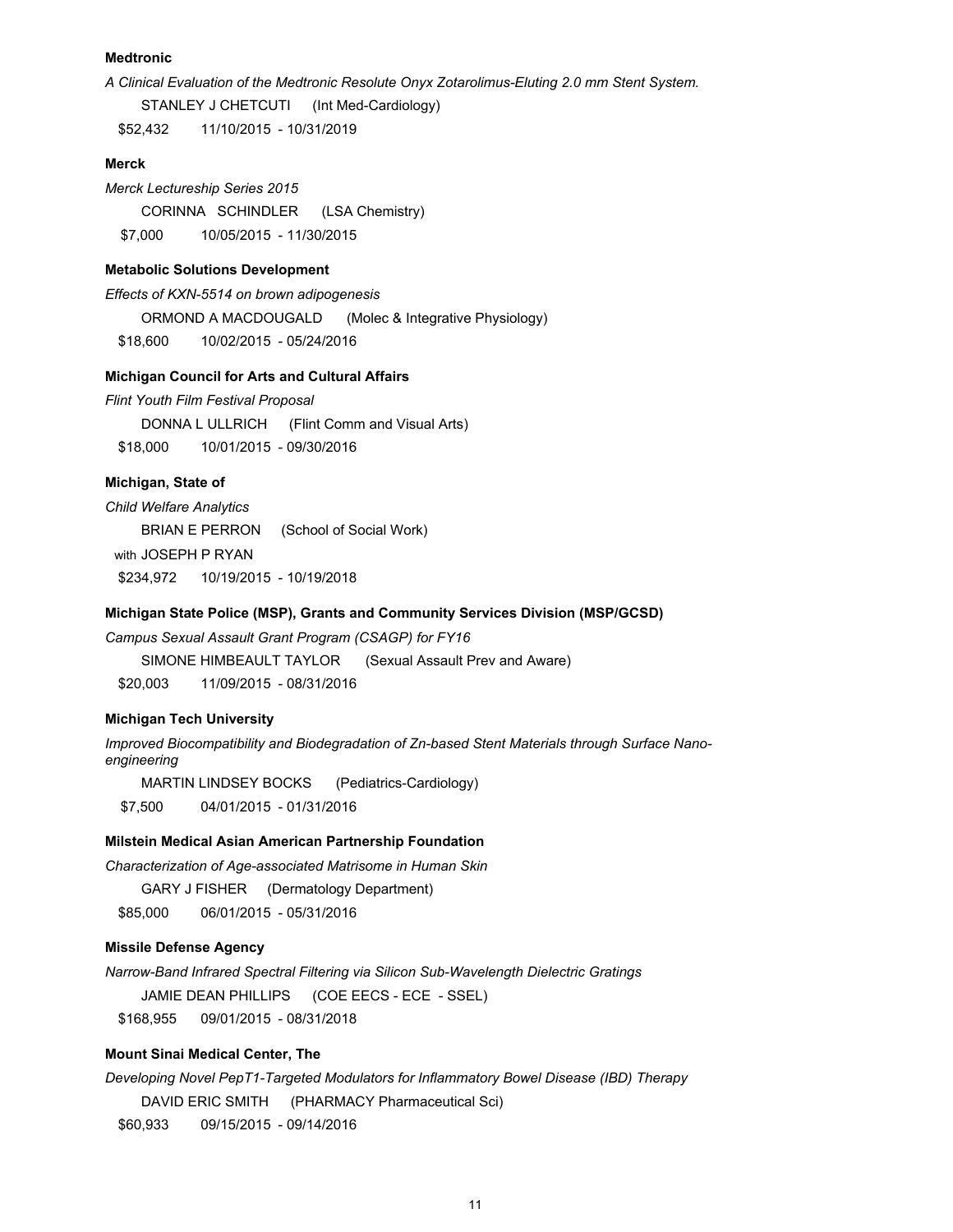#### **Multiple Sponsors - Final sites TBD**

*Legacy Corps Evaluation 2015-2016-Nonfederal*

KAREN HARLOW-ROSENTRAUB (School of Social Work) \$15,762 09/01/2015 - 08/31/2016

#### **Nanoflex Power Corporation**

*Low-Cost and High-Efficiency Thin-Film GaAs Solar Cells for Building Integrated and Building Applied Photovoltaics*

STEPHEN R FORREST (COE EECS - ECE - SSEL)

\$10,000 08/01/2015 - 07/31/2016

# **NASA**

*Ionization Processes in Young Stellar Objects: Effects on Circumstellar Disks and Planet Formation* FRED C ADAMS (LSA Physics)

\$175,798 01/01/2016 - 12/31/2018

*The Evolution of the Volatile Inventory in Gas-Rich Planet-Forming Disks*

EDWIN ANTHONY BERGIN (LSA Astronomy)

\$389,610 01/01/2016 - 12/31/2018

*Initial Distributions of Angular Momenta and Magnetic Flux for Protoplanetary Disks* LEE WILLIAM HARTMANN (LSA Astronomy)

\$254,576 01/01/2016 - 12/31/2018

*Miniaturized Phonon Trap Timing Units for PNT of Cubesats*

MINA RAIESZADEH (COE EECS - ECE - SSEL)

\$97,213 10/01/2015 - 09/30/2016

*Augmentation to GeoMACH: Geometry for MDAO of Aircraft Configurations with High Fidelity: High-Fidelity Aeroservoelastic Optimization of Highly Flexible Wings*

JOAQUIM R R A MARTINS (Aerospace Engineering)

\$140,792 06/02/2011 - 05/31/2016

*Augmentation: Flexible Aircraft Simulation and Control (FLASC)*

CARLOS E CESNIK (Aerospace Engineering)

\$25,412 06/02/2011 - 05/31/2016

### **NASA Langley**

*On the use of spectral observations and derived products in CERES EBAF data productions* XIANGLEI HUANG (COE Climate & Space) \$363,142 01/01/2016 - 12/31/2018

# **National Collegiate Inventors & Innovators Alliance (VentureWell)**

*I-Corps Instruction Services Fall 2015 - J.Fay*  THOMAS FRANK (CoE Researcher Entrep Commerci) \$22,800 09/01/2015 - 12/31/2015

*I-Corps Instruction Services Fall 2015 - L.Sheridan*

THOMAS FRANK (CoE Researcher Entrep Commerci)

\$8,000 09/01/2015 - 12/31/2015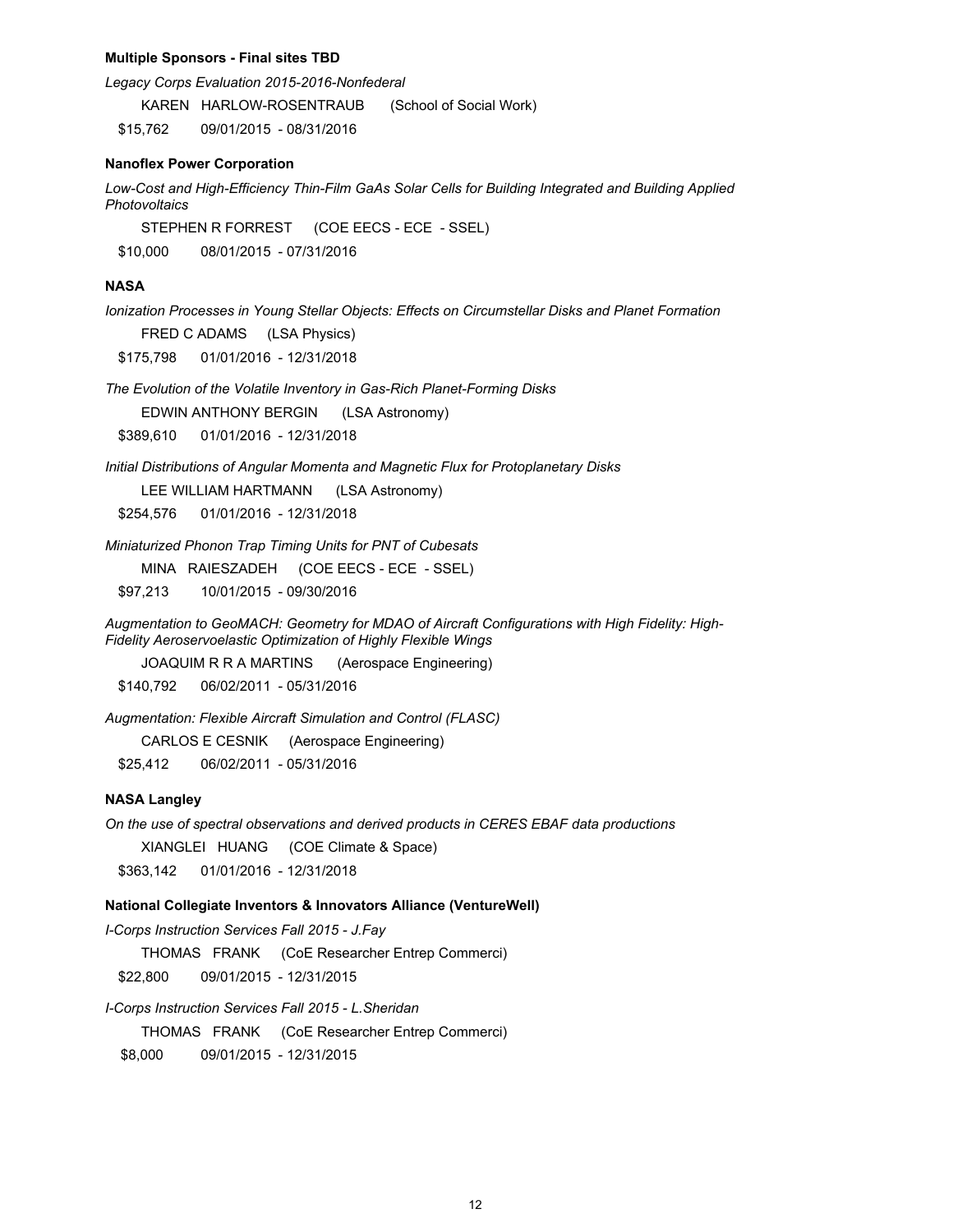### **National Institutes of Health**

*"Enhanced Recovery" Protocols and the Cost and Quality of Inpatient Surgery* SCOTT E REGENBOGEN (GSA - Colorectal Surgery (COL))

\$640,945 09/01/2015 - 04/30/2020

*Targeting Inflammation and BMP Signaling in Osteoprogenitor Cells of Heterotopic Ossification*

STEWART C WANG (GSA - Acute Care Surgery (ACS))

\$122,032 08/10/2015 - 08/09/2017

*Engineered Microenvironments to Study Heterogeneity and Stemness in Breast Cancer*

EUISIK YOON (COE EECS - ECE - SSEL)

with SEAN P MCDERMOTT

\$353,811 12/01/2015 - 11/30/2017

# **National Institutes of Health (NIDCD)**

*Sixth International Brain-Computer Interface (BCI) Meeting*

JANE ELIZABETH HUGGINS (Physical Medicine & Rehab Dept)

\$39,664 12/01/2015 - 11/30/2016

# **National Science Foundation**

*Collaborative Research: Inner-Magnetosphere Array for Geospace Science*

MARK MOLDWIN (COE Climate & Space)

\$412,566 12/01/2015 - 11/30/2018

*Building a US Innovation Network (I-Corps) Node in Michigan - Supplement June 2015*

THOMAS H ZURBUCHEN (CoE Researcher Entrep Commerci)

\$15,000 07/01/2015 - 06/30/2016

*Conference in Mathematical General Relativity*

LYDIA ROSINA BIERI (LSA Mathematics)

\$25,000 12/01/2015 - 11/30/2016

*Fluid Volume Responsiveness Monitor to Support the Care of Septic Patients* GRANT HENRI KRUGER (Mechanical Engineering)

with BRADLEY PLUMMER

\$50,000 10/15/2015 - 03/31/2016

# **NIA**

 *?Development of a Variable Autonomy sUAS for NAS Integration?* ELLA MARIE ATKINS (Aerospace Engineering)

\$20,000 07/01/2015 - 02/29/2016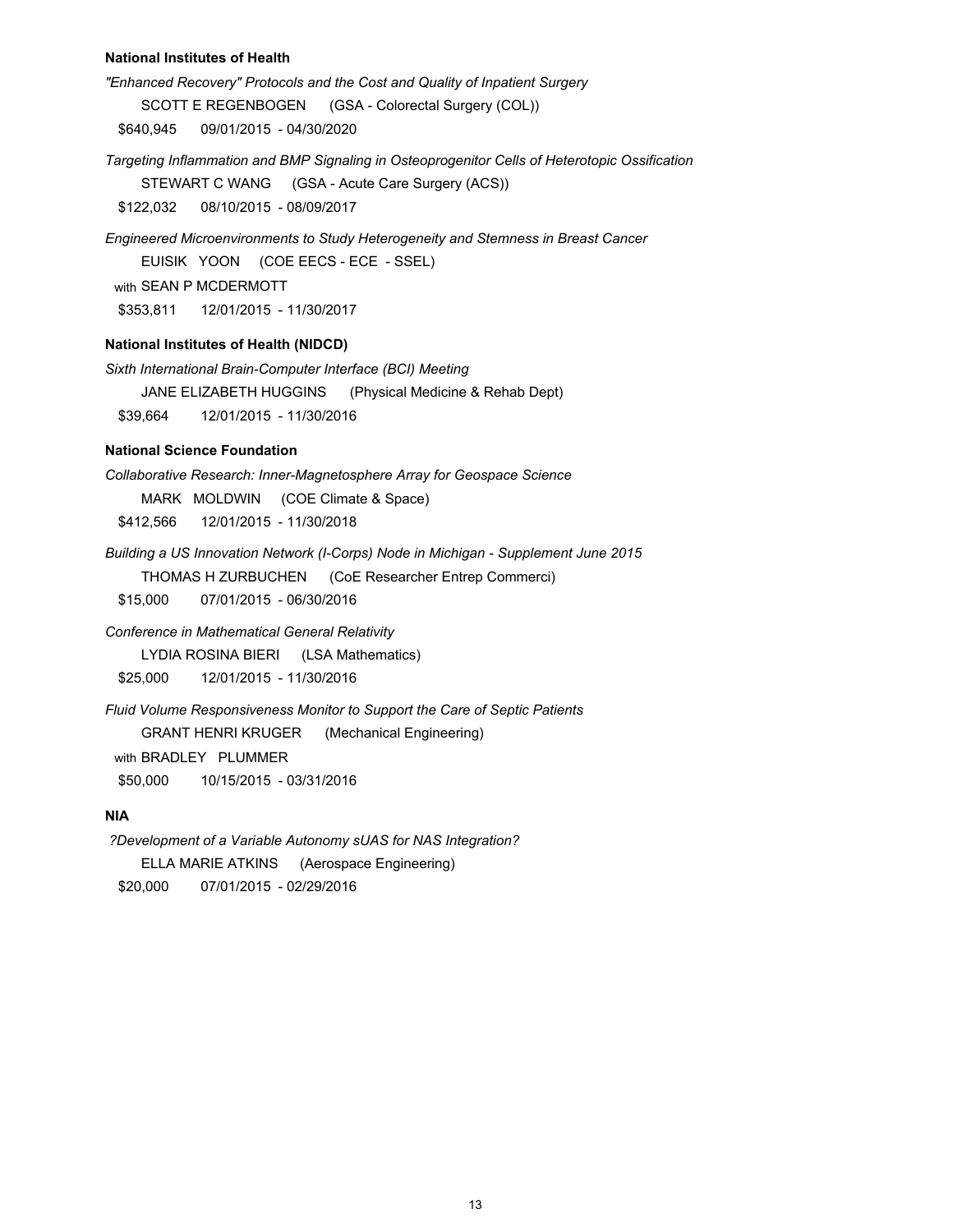**NIH**

*The Truly Healthy Bladder: Understanding Normal As A Pathway To Prevention Of Lower Urinary Tract Symptoms In Women*

JANIS MIRIAM MILLER (SON-Grants)

with CAROLYN M SAMPSELLE DEE E FENNER JAMES A ASHTON-MILLER LAWRENCE C AN LISA KANE LOW SIOBAN D HARLOW

\$1,413,896 08/20/2015 - 06/30/2020

*Advancing Quantification of Diffusion MRI for Oncologic Imaging*

BRIAN DALE ROSS (Department of Radiology) CRAIG J GALBAN (Department of Radiology) THOMAS L CHENEVERT (Department of Radiology)

with DANIEL F HAYES DARIYA MALYARENKO GARY D LUKER SCOTT D SWANSON TIMOTHY D JOHNSON

\$2,599,168 09/22/2015 - 08/31/2020

*Investigating Semaphorin Receptor Function in Hedgehog Signal Transduction* 

BENJAMIN ALLEN (Cell and Developmental Biology)

\$68,128 01/01/2016 - 12/31/2017

*The Impact of Postnatal Overnutrition on the Adipose Tissue Immune System and Metabolic Inflammation*

CAREY NIEN-KAI LUMENG (Pediatrics-Pulmonary Medicine)

\$426,250 12/01/2015 - 11/30/2017

*Parameters governing infection with BK polyomavirus*

MICHAEL J IMPERIALE (Microbiology and Immunology)

\$1,905,875 12/01/2015 - 11/30/2020

*Vaccine to prevent E. coli urinary tract infection*

HARRY L T MOBLEY (Microbiology and Immunology)

with CHRISTOPHER J ALTERI ROBERT E SIGLER

\$1,998,728 12/01/2015 - 11/30/2020

*Transcriptional and epigenomic features of experimental ISC models*

JASON SPENCE (Int Med-Gastroenterology)

\$45,721 09/01/2014 - 08/31/2019

*Mechanisms of fetal intestinal stem cell regulation and maturation*

JASON SPENCE (Int Med-Gastroenterology)

\$18,599 09/01/2015 - 08/31/2016

### **NIH/NIDDK**

*Formyl peptide receptors as mediators of intestinal mucosal homestasis* ASMA NUSRAT (Pathology Department) \$3,017,665 12/01/2015 - 11/30/2020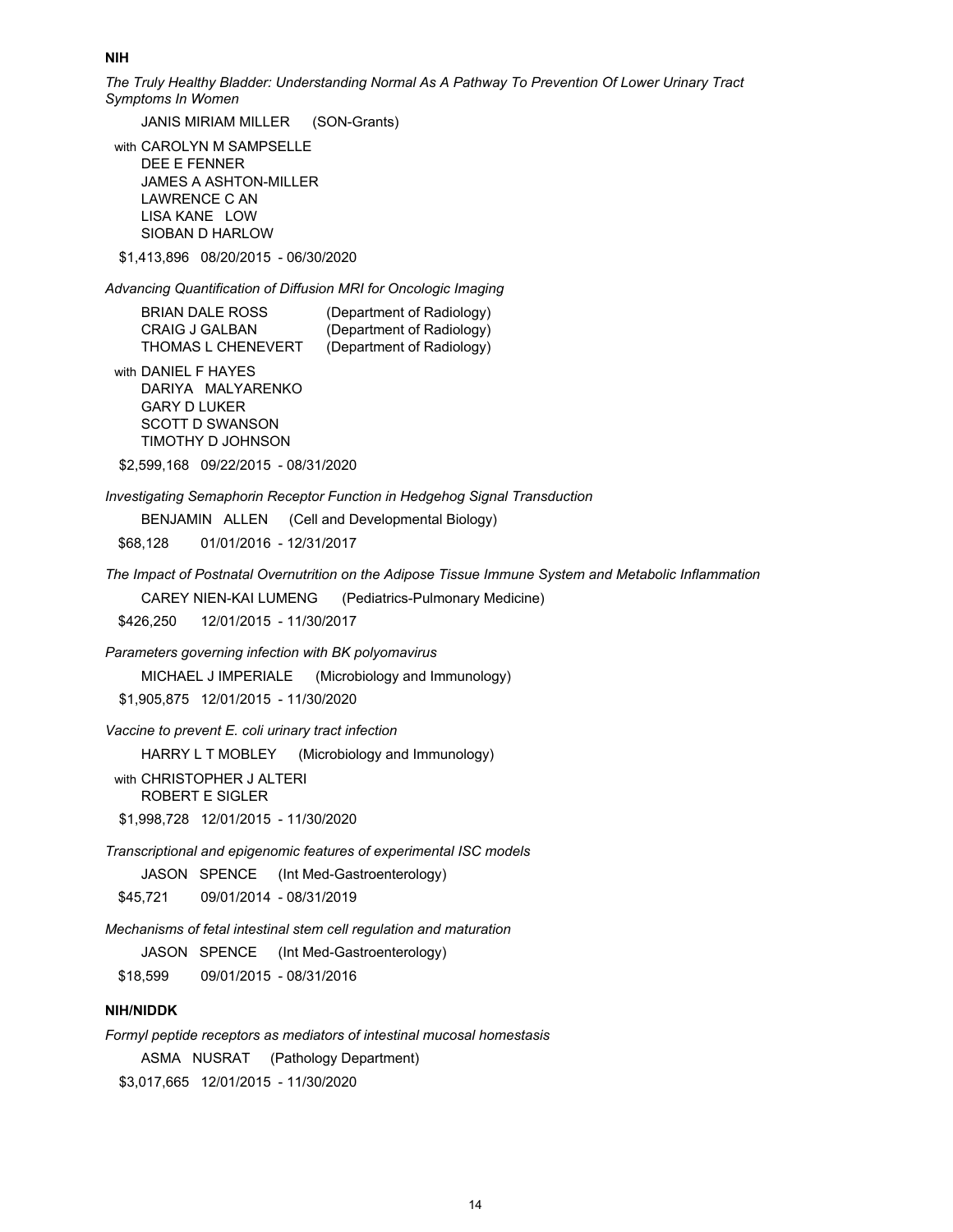### **Northeastern University**

*Biomarker Epidemiology of In Utero Environmental Exposures and Child Development*

JOHN D MEEKER (Environmental Health Sciences)

with BHRAMAR MUKHERJEE

\$147,119 09/30/2015 - 06/30/2016

### **Northwestern University**

*Joint Undertaking for an African Materials Institute*

PETER F GREEN (Materials Science & Engin.)

\$22,372 09/01/2015 - 08/31/2018

#### **Novartis**

*A phase II, single arm, multicenter trial to determine the efficacy and safety of CTL019 in adult patients with relapsed or refractory diffuse large B-cell lymphoma (DLBCL)*

STEVEN C GOLDSTEIN (Int Med-Hematology/Oncology)

\$1,171,270 04/10/2015 - 06/14/2022

### **Novella Clinical, LLC**

*A Phase 1/2 Open-Label Study to Assess the Safety, Pharmacokinetics, and Anti-Tumor Activity of Oral EPI-506 in Patients with Metastatic Castration-Resistant Prostate Cancer*

DAVID C SMITH (Int Med-Hematology/Oncology)

\$485,127 11/13/2015 - 11/30/2018

#### **Novo Nordisk**

*Elucidating the mechanisms by which GDF-15 reduces food intake and lowers body weight*

RANDY J SEELEY (Surgery Department)

with DARLEEN ANN SANDOVAL MARTIN MYERS

\$1,178,000 11/01/2015 - 10/31/2017

# **NSF: EAGER**

*EAGER: Cybermanufacturing: A Cloud-Based Additive Manufacturing and Quality System for Custom Orthoses and Prostheses*

ALBERT J SHIH (Mechanical Engineering)

with DAVID R CHESNEY ROLAND KR CHEN \$111,498 09/01/2015 - 08/31/2017

#### **Ohio State University**

*The Antecedents and Consequences of Individuals? Mobility & Entrepreneurship*

SETH CARNAHAN (ROSS SCH Research Support)

\$76,827 10/01/2015 - 11/30/2018

# **Once Upon a Time Foundation**

*Philanthropic Foundations in the Public Arena* 

MEGAN ELIZABETH TOMPKINS-STANGE (G. Ford Sc Pub Pol)

\$50,000 09/01/2016 - 06/30/2017

# **O-Ray Pharma, Inc.**

*Sustained Release Inner Ear Delivery of Corticosteroid - Additional Study Group*

JOSEF M MILLER (Kresge Hearing Research Inst)

\$182,841 09/01/2015 - 08/31/2016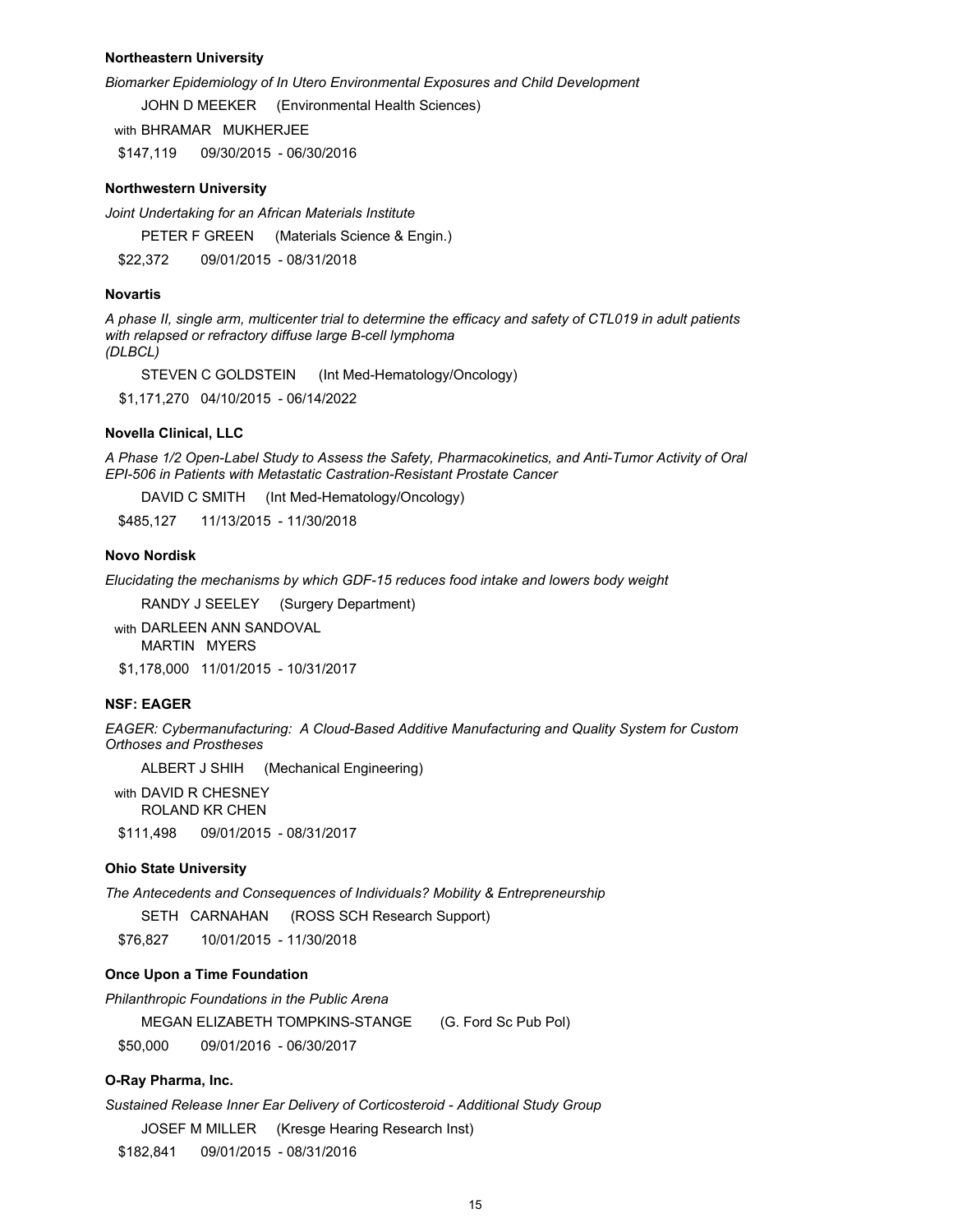# **Partnership for Dummy Technology and Biomechanics**

*ICAM Pedestrian Injury Reserach Consortium*

STEWART C WANG (GSA - Acute Care Surgery (ACS))

\$720,000 06/01/2015 - 05/31/2018

# **Pfizer**

*Cost of Warfarin Management*

JAMES B FROEHLICH (Int Med-Cardiology) \$192,400 10/25/2015 - 12/31/2016

*ROXY EC System*

MELANIE S SANFORD (LSA Chemistry)

\$50,000 10/01/2015 - 03/31/2016

### **Pharmaceutical Research Associates, Inc.**

*A Phase 3, Global, Multicenter, Randomized, Double-Blind, Placebo-Controlled Study to Investigate the Safety and Efficacy of Sofosbuvir/Velpatasvir/GS-9857 Fixed-Dose Combination for 12 Weeks in Direct-Acting Antiviral-Experienced Subjects with Chronic HCV Infection*

ANNA SUK-FONG LOK (Int Med-Gastroenterology)

\$116,881 11/10/2015 - 09/30/2017

# **PPD**

*Expanded Access Program with Nivolumab (BMS-936558) in Combination with Ipilimumab (Yervoy) in Anti-CLTA-4 Treatment-Naive Subjects with Unresectable, or Metastatic Melanoma* 

CHRISTOPHER D LAO (Int Med-Hematology/Oncology)

\$517,800 10/17/2014 - 10/05/2019

# **PRA**

*A randomized Phase 2 Study of paclitaxel in combination with reparixin compared to paclitaxel alone as front-line therapy for Metastatic Triple-Negative Breast Cancer*

ANNE F SCHOTT (Int Med-Hematology/Oncology)

\$243,768 11/04/2015 - 08/02/2017

*A Phase 3, Global, Multicenter, Randomized, Open-Label Study to Investigate the Safety and Efficacy of Sofosbuvir/Velpatasvir/GS-9857 Fixed-Dose Combination for 8 Weeks Compared to Sofosbuvir/ Velpatasvir for 12 Weeks in Direct Acting Antiviral-Naive Subjects with Chronic HCV Infection*

ANNA SUK-FONG LOK (Int Med-Gastroenterology)

\$101,274 11/10/2015 - 10/31/2017

# **Prostate Cancer Foundation**

*Androgen Receptor Signaling Post-Radiotherapy: A Novel Non-Invasive Predictive Biomarker for Locally Advanced and Castrate Resistant Prostate Cancer It is the Prostate Cancer Foundation Young Investigator Award*

DANIEL SPRATT (Radiation Oncology - Can Bio)

\$150,000 10/01/2015 - 01/20/2017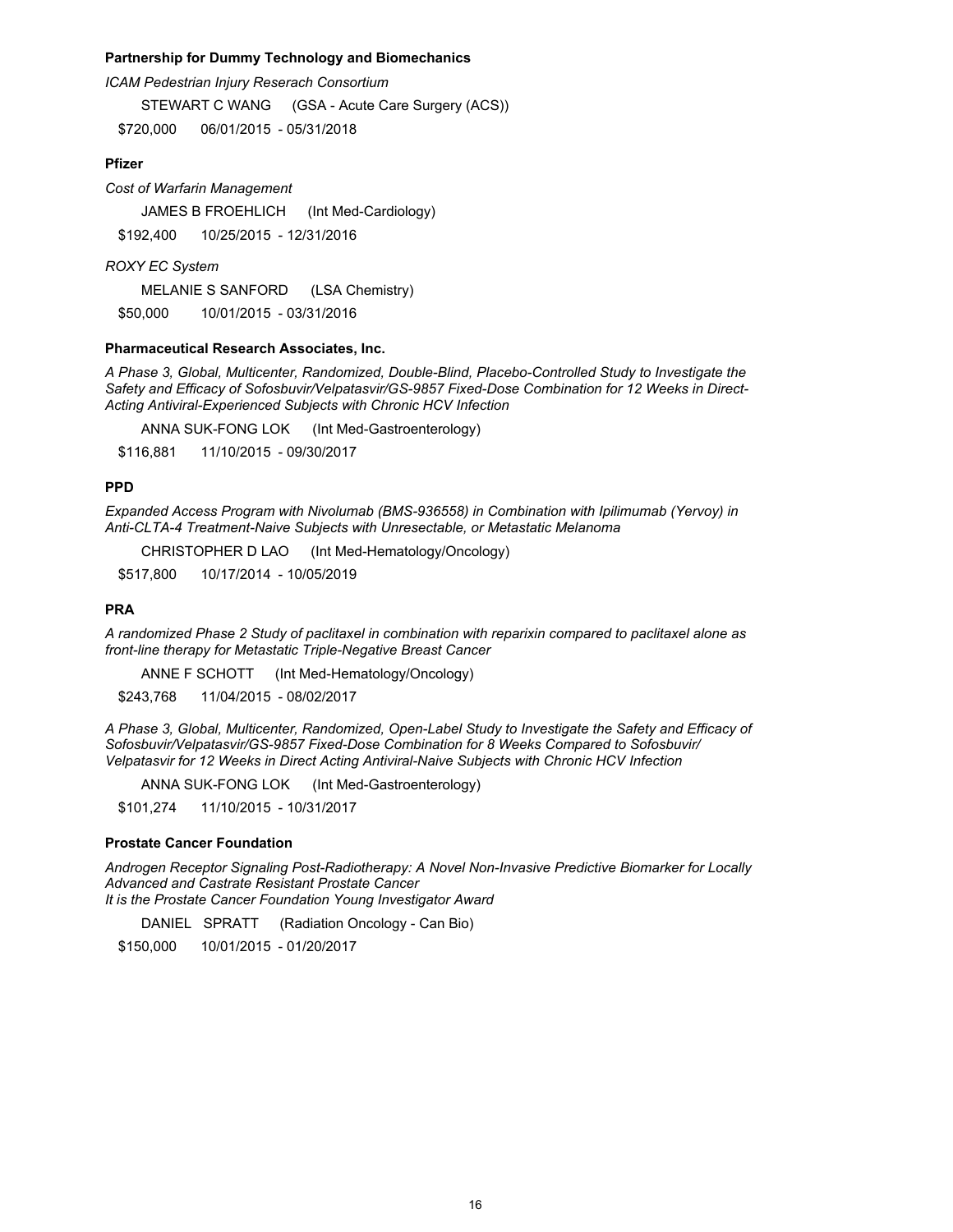### **Quintiles**

*A Phase 1, open-label, dose-escalation, safety and tolerability study of INCB054828 in subjects with advanced malignancies*

DAVID C SMITH (Int Med-Hematology/Oncology)

\$362,626 10/20/2015 - 09/14/2020

*A Phase 2, Open-Label Study of the Safety and Efficacy of INCB040093 and INCB040093 Combined With INCB039110 in Subjects With Relapsed or Refractory Hodgkin Lymphoma*

TYCEL PHILLIPS (Int Med-Hematology/Oncology)

\$471,443 10/29/2015 - 10/29/2021

*An Open-Label Extension and Safety Monitoring Study of Patients with Moderately to Severely Active Crohn?s disease Previously Enrolled in the Etrolizumab Phase III protocol GA29144*

PETER DOYLE HIGGINS (Int Med-Gastroenterology)

\$6,615 06/01/2014 - 05/31/2021

*A PHASE III, RANDOMIZED, DOUBLE-BLIND, PLACEBO-CONTROLLED, MULTICENTER STUDY TO EVALUATE THE EFFICACY AND SAFETY OF ETROLIZUMAB AS AN INDUCTION AND MAINTENANCE TREATMENT FOR PATIENTS WITH MODERATELY TO SEVERELY ACTIVE CROHN?S DISEASE* 

PETER DOYLE HIGGINS (Int Med-Gastroenterology)

\$3,780 04/01/2015 - 03/31/2018

# **Resonant Therapeutics**

*Development of Novel Monoclonal Antibody Cancer Therapeutics*

STEPHEN J WEISS (Life Sciences Institute-Admin)

\$750,000 10/12/2015 - 10/11/2016

#### **Ricardo, Inc.**

*US Department of Energy Wave Energy Prize - Proof of Concept Small Scale Wave Energy Convertor Testing*

STEVEN FRANCIS ZALEK (Naval Arch & Marine Dept)

with MARC PERLIN

\$194,127 08/19/2015 - 01/29/2016

#### **Robert Bosch LLC**

*Automotive Analysis Affiliates Program\_Bosch*

BRUCE M BELZOWSKI (Automotive Futures)

\$7,500 04/01/2015 - 03/31/2016

# **Robert Wood Johnson Foundation**

*University of Michigan Policies for Action Research Hub*

PAULA MARIE LANTZ (G. Ford Sc Pub Pol) with DAVID MENDEZ HELEN G LEVY HOLLY JARMAN KEVIN JOHN DOMBKOWSKI MAHSHID ABIR MARIANNE UDOW-PHILLIPS MARK ANDREW ILGEN MATTHEW M DAVIS PETER D JACOBSON RICHARD L HALL THOMAS C BUCHMUELLER

\$1,200,000 12/01/2015 - 05/31/2018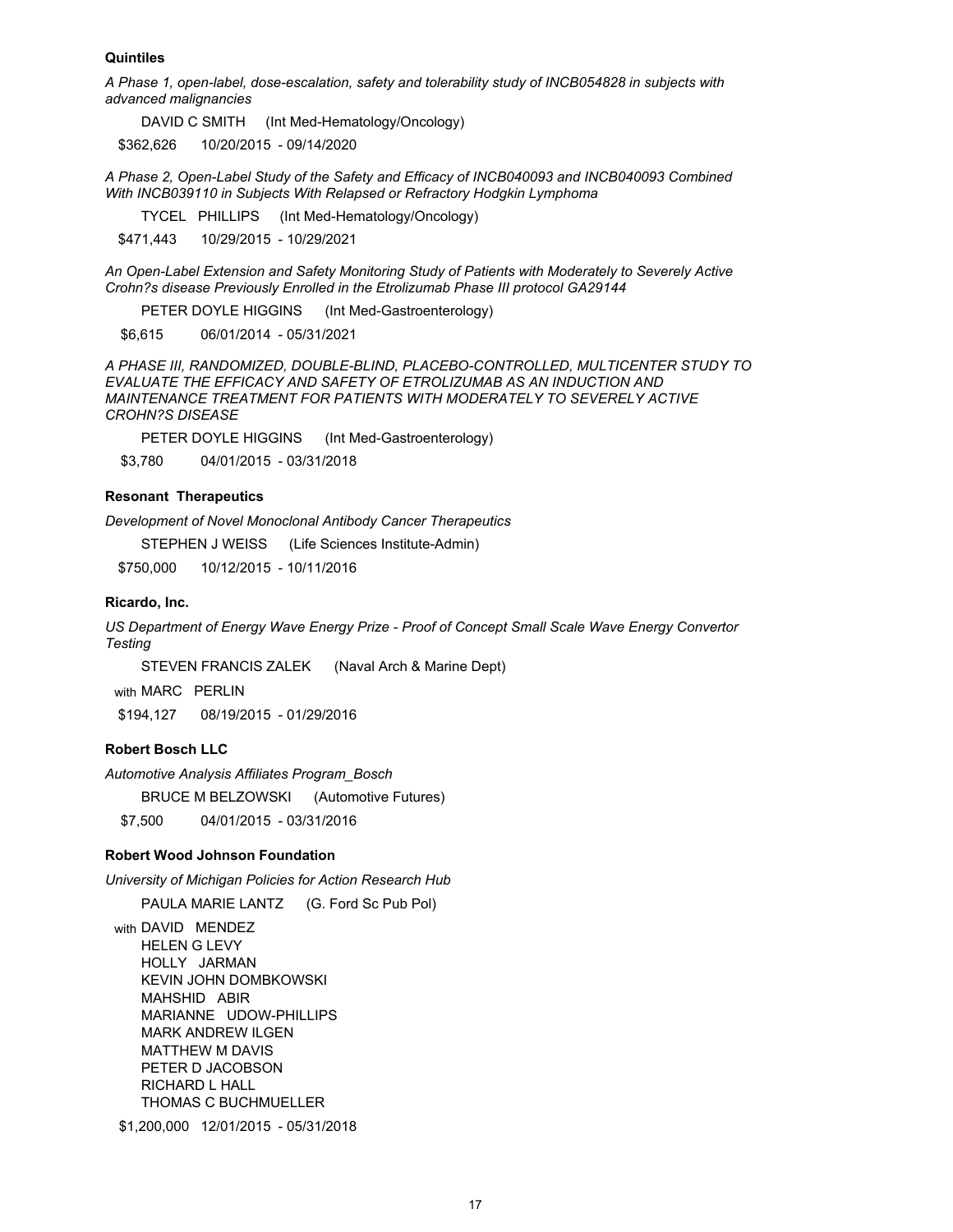### **RSNA - Radiological Society of North America**

*Quantitative Imaging Biomarkers Alliance (QIBA) Phase 3*

PAUL L CARSON (Department of Radiology)

\$35,000 09/30/2015 - 09/29/2016

# **Samsung Electro-Mechanics Co., Ltd.**

*NSF I/UCRC Intelligent Maintenance Systems Membership - Samsung Electro-Mechanics Co., Ltd. 2015/2016*

JUN NI (CoE Ind/Univ Coop Research Ctr)

\$40,000 10/01/2015 - 09/30/2016

# **Sandia National Laboratories**

*Development of Room Temperature IR Photodetectors Based on 2D Atomic Layer Heterostructures*

ZHAOHUI ZHONG (COE EECS - ECE - SSEL)

with THEODORE B NORRIS

\$125,000 11/06/2015 - 11/05/2016

#### **SARC**

*Year 4 funding: Tissue and Pathology Core - SARC Sarcoma SPORE* DAVID R LUCAS (Pathology Department) RAJIV M PATEL (Pathology Department) \$127,186 09/01/2015 - 08/31/2016

# **Saudi Cultural Mission to the USA**

*Hussain Alquraini Fellowship - Saudi Cultural Mission to the USA*

RICHARD AUCHUS (Metabolism, Endo & Diabetes)

\$101,498 07/01/2015 - 06/30/2017

#### **Selexys Pharmaceuticals**

*The effects of SelK2 on Venous Thrombosis in a Nonhuman Primate Model of The Disease*

| DANIEL DURANT MYERS JR | (Vascular Surgery Section) |
|------------------------|----------------------------|
| THOMAS W WAKEFIELD     | (Vascular Surgery Section) |

with JOSE ANTONIO DIAZ \$369,092 11/01/2015 - 10/31/2016

#### **Semiconductor Research Corporation**

*Nonlinear Optical Spectroscopic and Imaging Studies on Surfaces and Buried Interfaces in Packaging in Situ*

ZHAN CHEN (LSA Chemistry) \$83,333 01/01/2016 - 12/31/2016

### **Singapore Management University**

*Singapore Life Panel*

SUNGHEE LEE (SRC-Survey Methodology Prog)

\$5,912 09/01/2015 - 08/31/2016

# **Sjogren?s Syndrome Foundation**

*Clinical Significance of Circadian Rhythms Disruption in Sjogren?s syndrome Pathogenesis* 

PETROS PAPAGERAKIS (DENT Pediatric)

with EMILY CATHERINE SOMERS

\$20,000 07/01/2015 - 06/30/2016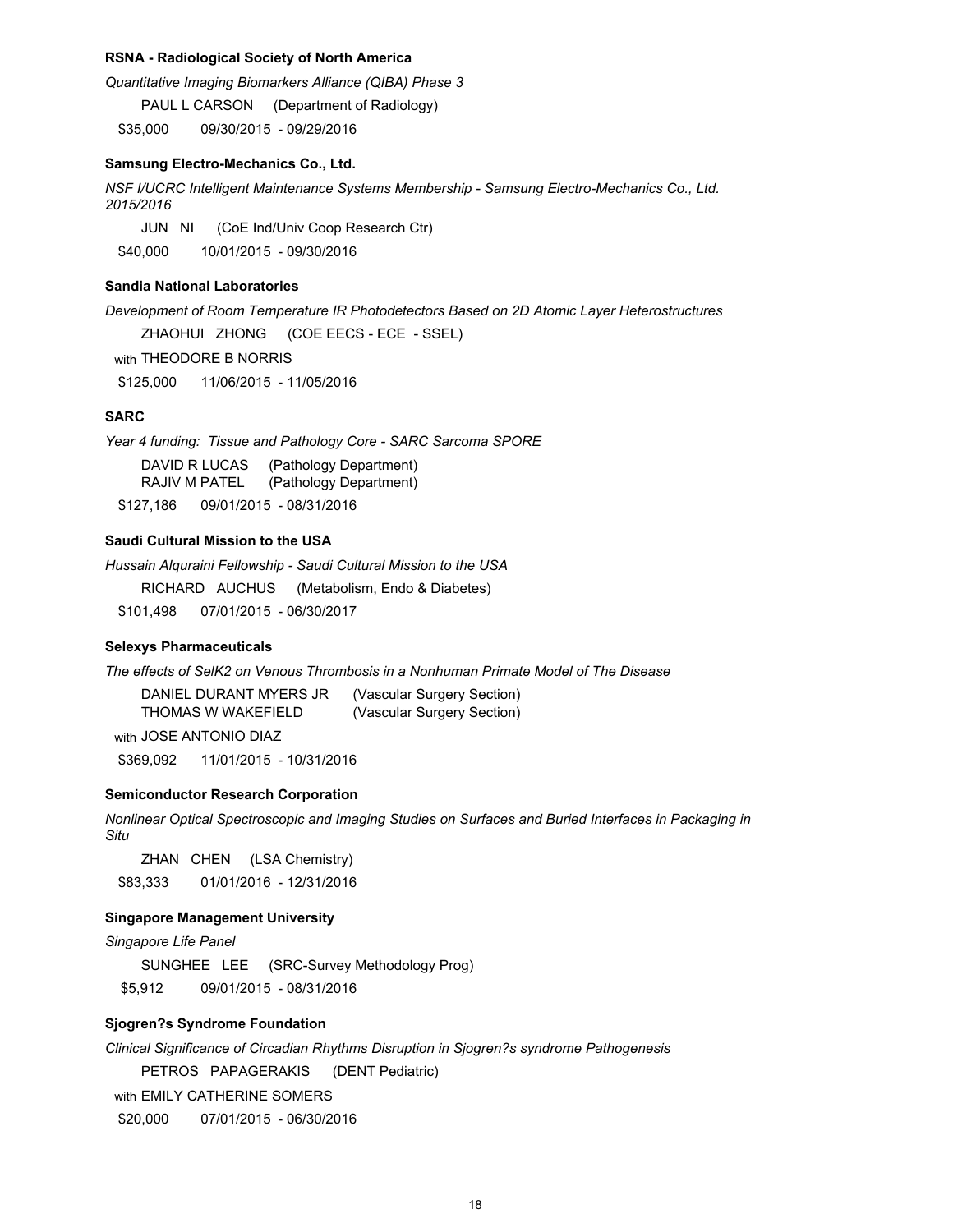#### **Smith Richardson Foundation**

*Taxing Beards and Breasts, Wigs and Windows: Weird Taxes from the Past and Their Lessons for Tax Policy Today*

JOEL B SLEMROD (ROSS SCH Research Support) \$50,000 09/01/2015 - 08/31/2016

# **SOAR Foundation**

*Autophagic defects in Niemann-Pick type C1 disease* ANDREW P LIEBERMAN (Pathology Department) \$50,000 11/01/2015 - 10/31/2016

#### **Society for Developmental Biology**

*53rd Annual Midwest Society for Developmental Biology Meeting* 

DEBORAH L GUMUCIO (Cell and Developmental Biology)

\$15,000 08/01/2015 - 12/31/2015

# **Sorin Group**

*Evaluation of Mitral Valve Anterior Leaflet Repair Using the Memo 3D Rechord Annuloplasty Ring*

MATTHEW AUGUSTIN ROMANO (Cardiac Surgery)

with STEVEN F BOLLING

\$93,940 10/23/2015 - 02/28/2017

# **Space Telescope and Science Institute**

*The nature of the transient X-ray binary Swift J1910.2-0546* JON MATTHEW MILLER (LSA Astronomy) with MARK THOMAS REYNOLDS \$18,332 11/01/2015 - 10/31/2018

# **Space Telescope Science Institute**

*The parallax and mass of the binary classical Cepheid V1334 Cyg* JOHN D MONNIER (LSA Astronomy)

\$22,297 11/01/2013 - 10/31/2017

# **Spencer Foundation**

*Understanding and Addressing the Achievement Gap in Middle School Writing and Social Studies*

CHAUNCEY B MONTE-SANO (SOE-Educational Studies)

\$50,000 11/01/2015 - 10/31/2016

#### **Stanford**

*Scalable Environment for Quantification of Uncertainty and Optimization in Industrial Applications (SEQUOIA)* 

KARTHIK DURAISAMY (Aerospace Engineering)

\$17,093 09/11/2015 - 09/10/2016

# **State University of New York at Buffalo**

*Womens Health Initiative - Regional Centers*

JOSHUA D STEIN (Ophthalmology & Visual Science)

\$50,057 10/15/2015 - 10/14/2020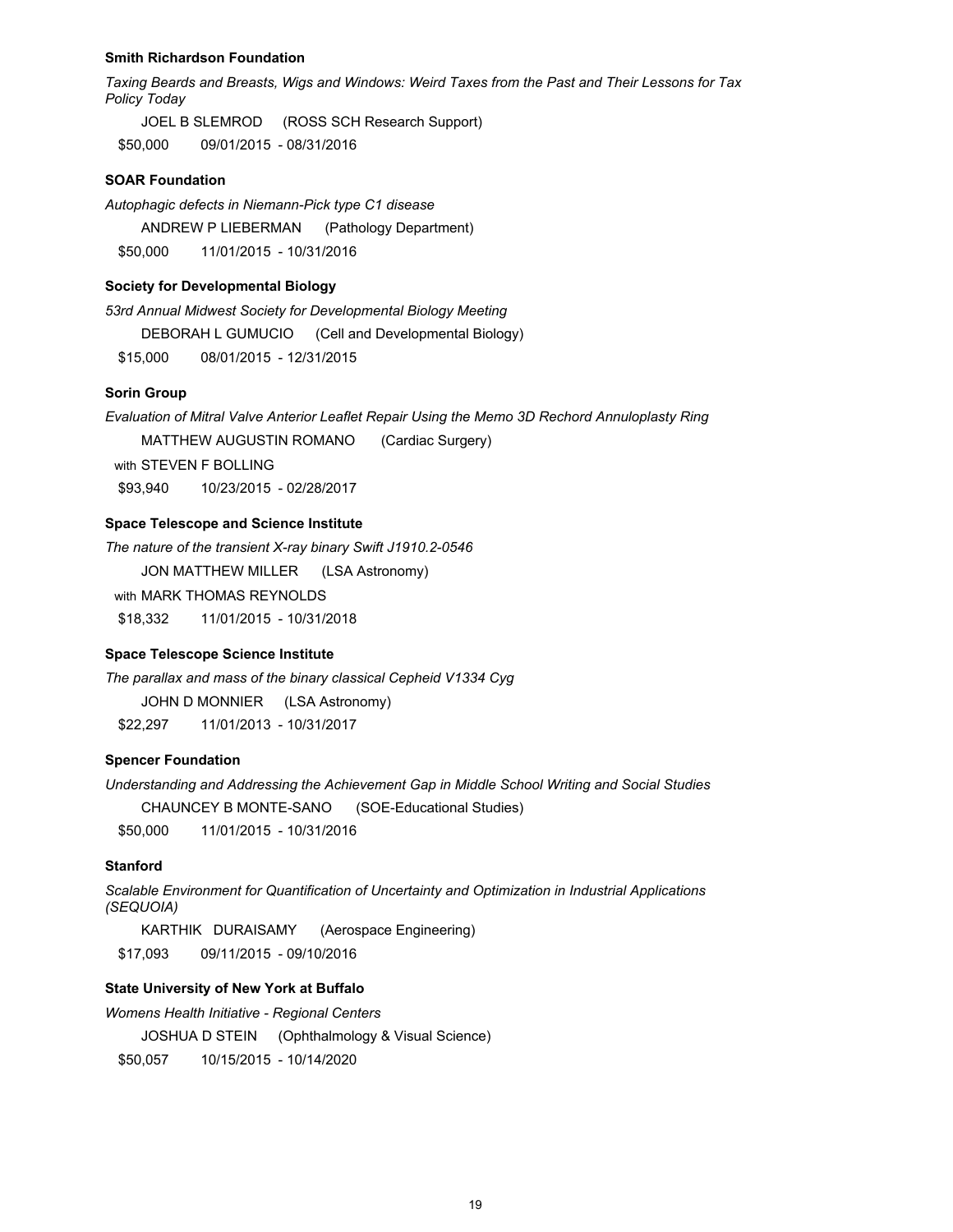### **Stemline Therapeutics, Inc.**

*SL-401 in Patients with Advanced, High Risk Myeloproliferative Neoplasms*

MARIE NGUYEN (Int Med-Hematology/Oncology)

\$536,452 11/16/2015 - 11/30/2017

## **St. Jude Children's Research Hospital**

*CEIRS Immunology of Influenza - Option 14B* AUBREE GORDON (Epidemiology Department) \$511,374 09/04/2015 - 03/31/2017

#### **The Boeing Company**

*WIMS Center Full Member - Boeing 12/1/2015 - 11/30/2016* YOGESH B GIANCHANDANI (COE EECS - ECE - WIMS - ERC) \$50,000 12/01/2015 - 11/30/2016

### **The E. Rhodes and Leona B. Carpenter Foundation**

*Carpenter Foundation - Kabuki* JOSEPH G ROSA (Exhibitions) \$10,000 01/01/2016 - 06/30/2017

# **The Hirshberg Foundation for Pancreatic Cancer Research**

*Understanding the Requirement for Mutant P53 in Pancreatic Cancer Progression and Metastasis*

MARINA PASCA DI MAGLIANO (GSA - Gastrointestinal (SGI)) \$50,000 11/15/2015 - 11/14/2016

### **The National Congress of American Indians**

*Determinants of physical activity participation among older adults diagnosed with type 2 diabetes*

EMILY JOY NICKLETT (School of Social Work)

\$15,000 09/01/2015 - 08/31/2016

# **The Trustees of Columbia University**

*Center for Public Research and Leadership* DAVID A SANTACROCE (Law School Research Admin) \$55,508 09/08/2015 - 12/18/2015

#### **The University of Texas at Austin**

*Adolescent sleep, brain function, and risk behavior*

DANIEL P KEATING (SRC-Pop., Neurodev., & Genet)

\$8,000 06/01/2015 - 06/01/2017

# **Tissue Regeneration Systems**

*Early Bone Response to Implants* KENNETH MICHAEL KOZLOFF (Orthopaedic Surgery) \$45,167 11/01/2015 - 10/31/2016

# **Toyota Motor Engineering & Manufacturing North America, Inc.**

*Characterization and Control of Dilute Combustion Dispersion (CC-DCD) Amendment 1*

ANNA G STEFANOPOULOU (Mechanical Engineering)

with JASON BRIAN MARTZ

\$115,130 05/01/2015 - 02/29/2016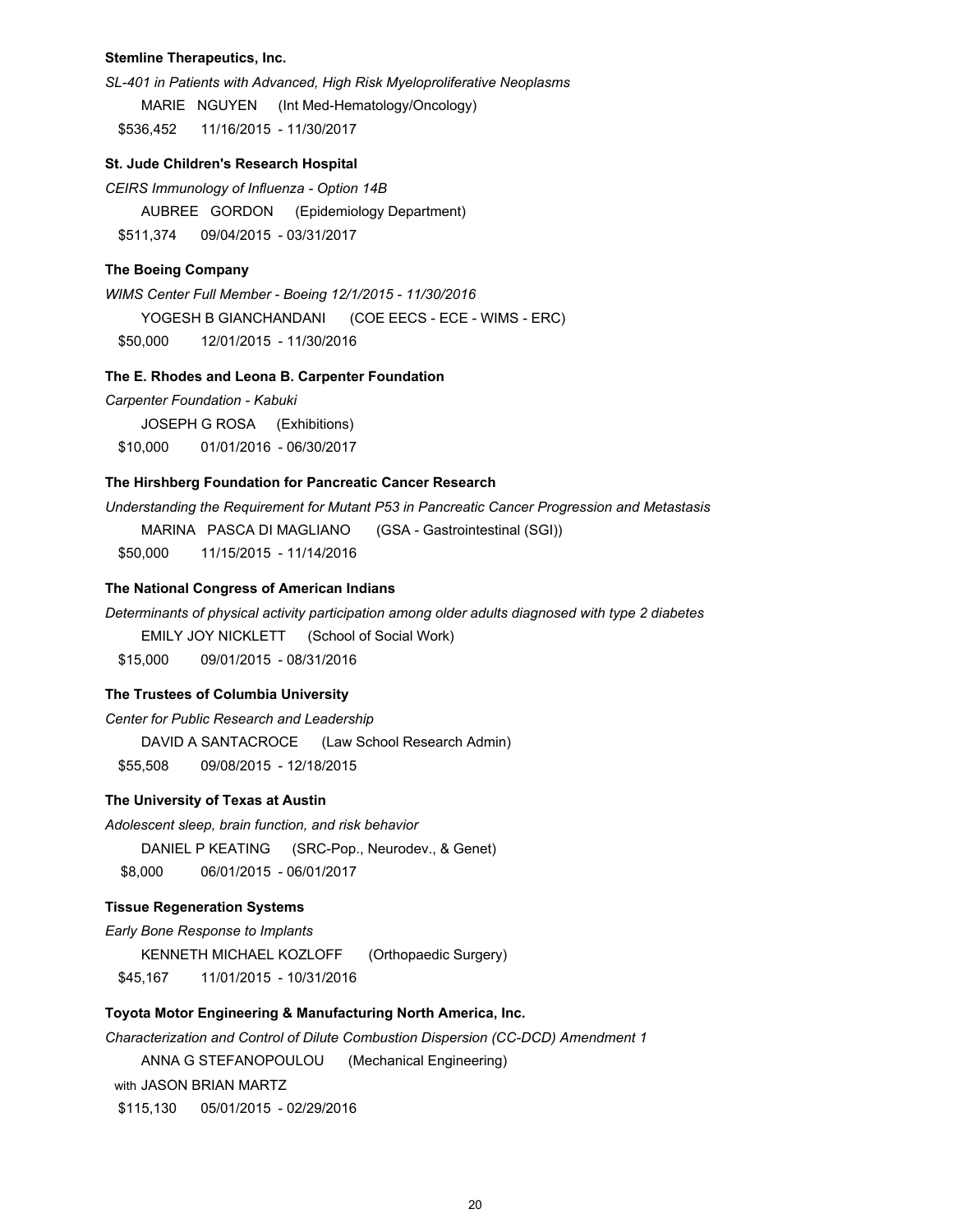### **Toyota Motor North America, Inc.**

*Toyota Leadership Circle Membership with MTC* PETER FRANK SWEATMAN (MI Mobility Transformation Ctr) \$999,999 09/30/2014 - 09/30/2017

### **TRW Automotive**

*Driver-Centered Intelligent Vehicle Systems Year 5* YI LU MURPHEY (Dbn Col of Eng-Electric & Comp) \$112,000 09/01/2015 - 08/31/2016

#### **Tulane University**

*Linking Health and Environmental Outcomes to Dietary Behaviours in the United States* GREGORY A KEOLEIAN (Sch of Nat Resources & Environ) with MARTIN HELLER \$89,566 10/01/2015 - 08/31/2017

# **Twisthink LLC**

*WIMS Center Associate Partner - Twisthink 9/1/2015 - 8/31/2016* YOGESH B GIANCHANDANI (COE EECS - ECE - WIMS - ERC) \$6,000 09/01/2015 - 08/31/2016

# **University of Alabama**

*Beta-Blockers for the Prevention of Acute Exacerbations of COPD*

MEILAN K HAN (Int Med-Pulm./Critical Care)

with JEFFREY L CURTIS

\$152,905 10/01/2015 - 09/30/2016

# **University of California Los Angeles**

*Extreme Physics and Chemistry of Carbon: Forms, Transformations and Movements in Planetary Interiors*

JIE LI (LSA Earth & Environmental Sci.)

\$44,800 11/01/2015 - 10/31/2017

# **University of Chicago**

*Remediating Academic and Non-Academic Skills Deficit Among Disadvantaged Youth-Transcription*

PATTY MAHER (Survey Research Organization)

\$56,225 10/01/2015 - 07/31/2017

# **University of Colorado**

*Three-Dimensional Model Simulations in Support of the MAVEN Mission using M-GITM, DSMC, and MHD Codes FY16*

STEPHEN W BOUGHER (COE Climate & Space)

\$68,184 08/01/2012 - 04/30/2016

#### **University of Illinois-Urbana-Champaign**

*BD Hubs: Midwest: ?SEEDCorn: Sustainable Enabling Environment for Data Collaboration?*

BRIAN D ATHEY (Advanced Research Computing)

\$95,000 10/01/2015 - 09/30/2018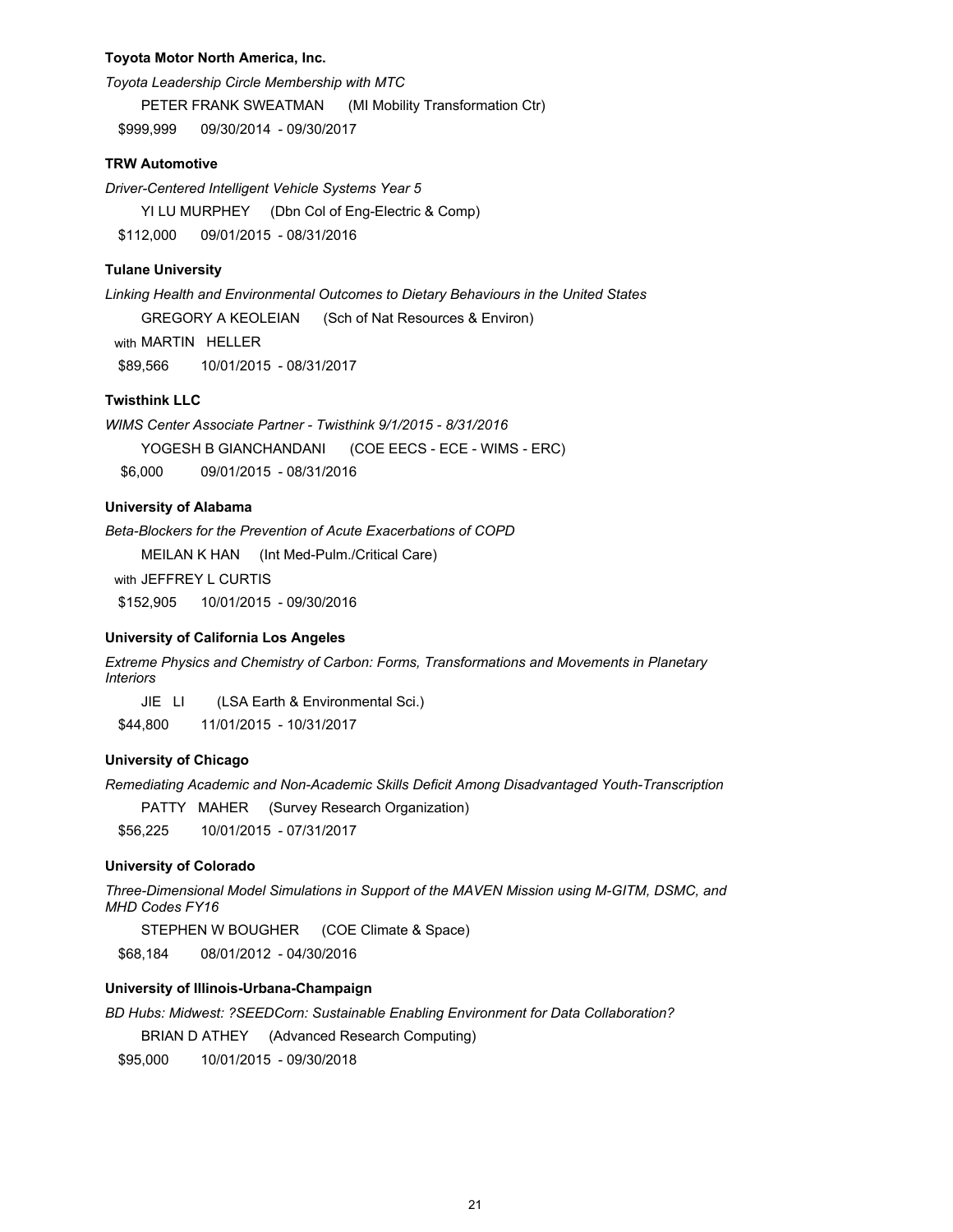# **University of North Carolina**

*Patient Reported Outcomes Project of HCV-TARGET (PROP up TARGET)* ANNA SUK-FONG LOK (Int Med-Gastroenterology) with ROBERT JOHN FONTANA \$33,992 08/01/2015 - 07/31/2016

#### **University of North Carolina at Chapel Hill-MMRRC**

*Addressing stigma among Black MSM in a mobile phone and internet HIV intervention*

JOSE ARTURO BAUERMEISTER (Hlth Behavior & Hlth Ed Dept)

with GARY W HARPER

\$95,038 09/01/2015 - 07/31/2016

# **University of Pennsylvania**

*The COURAGE Trial: Colon Recurrence and Aerobic Exercise: A Feasibility Study* 

ANDREW RHIM (Int Med-Gastroenterology)

\$6,539 06/10/2014 - 05/31/2015

# **University of Southern California**

*ENIGMA Center for Worldwide Medicine, Imaging & Genomics - Consortium Activities*

JIEPING YE (Comp Med and Bioinformatics)

\$80,600 06/01/2015 - 05/31/2016

# **University of Southern Denmark**

*Guest Professor at University of Southern Denmark: Ophthalmology at the Faculty of Health Sciences, University of Southern Denmark and Odense University Hospital*

TERRY SMITH (Ophthalmology & Visual Science) \$57,427 08/01/2014 - 07/31/2017

# **University of Texas at Austin**

*Family Exchanges Study II - Additional Funds* KIRA S BIRDITT (SRC-Life Course Development)

\$34,207 09/01/2011 - 05/31/2016

### **University of Zurich**

*Supplement to Measuring Policy Diffusion with Automated Content Analysis: The Case of Smoking Bans in Switzerland and the USA*

CHARLES R SHIPAN (LSA Political Science)

\$960 09/01/2014 - 08/31/2017

# **US Department of Transportation/FHWA**

*2015 Dwight David Eisenhower Graduate Fellowship*

JONATHAN LEVINE (Urban Planning)

\$5,000 10/21/2015 - 10/20/2016

# **US Department of Veterans Affairs**

*IPA - Piette/Baveja - 10/1/15 - 6/30/16*

KAREN BELL FARRIS (PHARMACY Clin, Soc & Admin Sci)

\$1,960 10/01/2015 - 06/30/2016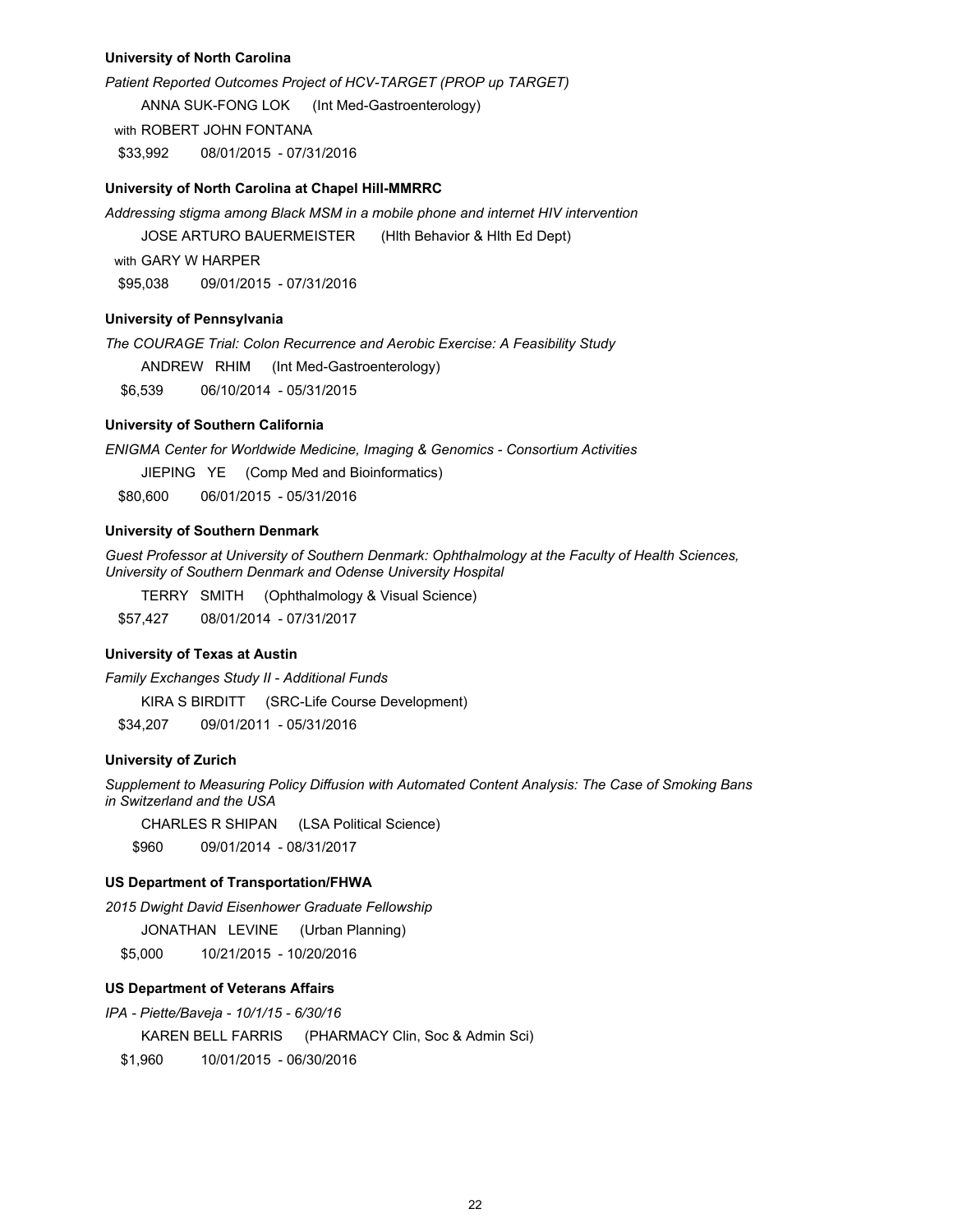#### **VA Ann Arbor Healthcare Center**

*IPA, Williams, David A*

DAVID A WILLIAMS (Anesthesiology Department)

\$2,451 10/01/2015 - 09/30/2016

# **VA Ann Arbor Healthcare System**

# *VA IPA-Katrina Clines*

CRAIG ALAN JAFFE (Metabolism, Endo & Diabetes) \$37,305 08/01/2015 - 07/31/2016

#### *IPA Seagal Teitz-Tennenbaum*

JOHN J OSTERHOLZER (Int Med-Pulm./Critical Care)

\$83,096 10/01/2015 - 09/30/2016

*VA IPA - Diane Scarpace FY16*

CHRISTINE T CIGOLLE (IntMed-Geri & Palliative Med.)

\$141,315 09/01/2015 - 08/31/2016

# *VA IPA - Martina Nabozny FY16*

NEIL BURTON ALEXANDER (IntMed-Geri & Palliative Med.) \$66,097 10/01/2015 - 09/30/2016

# *VA IPA - Rebecca Mase*

MARY ELLEN MICHELE HEISLER (Int Med-General Medicine) \$108,307 10/01/2015 - 09/30/2016

# **VA Ann Arbor Health Care System**

### *IPA - Year 4 - Joseph Bull*

JOSEPH L BULL (Biomedical Engineering) \$17,507 10/01/2015 - 02/23/2016

# **VA Medical Center, Ann Arbor**

*Zachary Landis-Lewis VA IPA*

ZACHARY LANDIS-LEWIS (DLHS Division of LKS) \$34,808 10/15/2015 - 09/30/2016

# **Various**

*The Healthy Bodies Study 2015*

DANIEL EISENBERG (Health Management and Policy)

\$3,100 09/01/2014 - 08/31/2015

#### *RECHARGE Bioinformatics Analysis #1010 2015-2016*

RICHARD CHARLES MC EACHIN (BRCF Bioinformatics Core)

\$129,000 09/01/2015 - 08/31/2017

# *RECHARGE Anatomical Donations #491*

MICHAEL W MULHOLLAND (Division of Anatomical Science) \$935,250 07/01/2014 - 06/30/2017

# **Various**

*RECHARGE MicroCT Core #859*  RUSSELL S TAICHMAN (DENT Office of Research) \$1,290 10/01/2012 - 12/31/2015